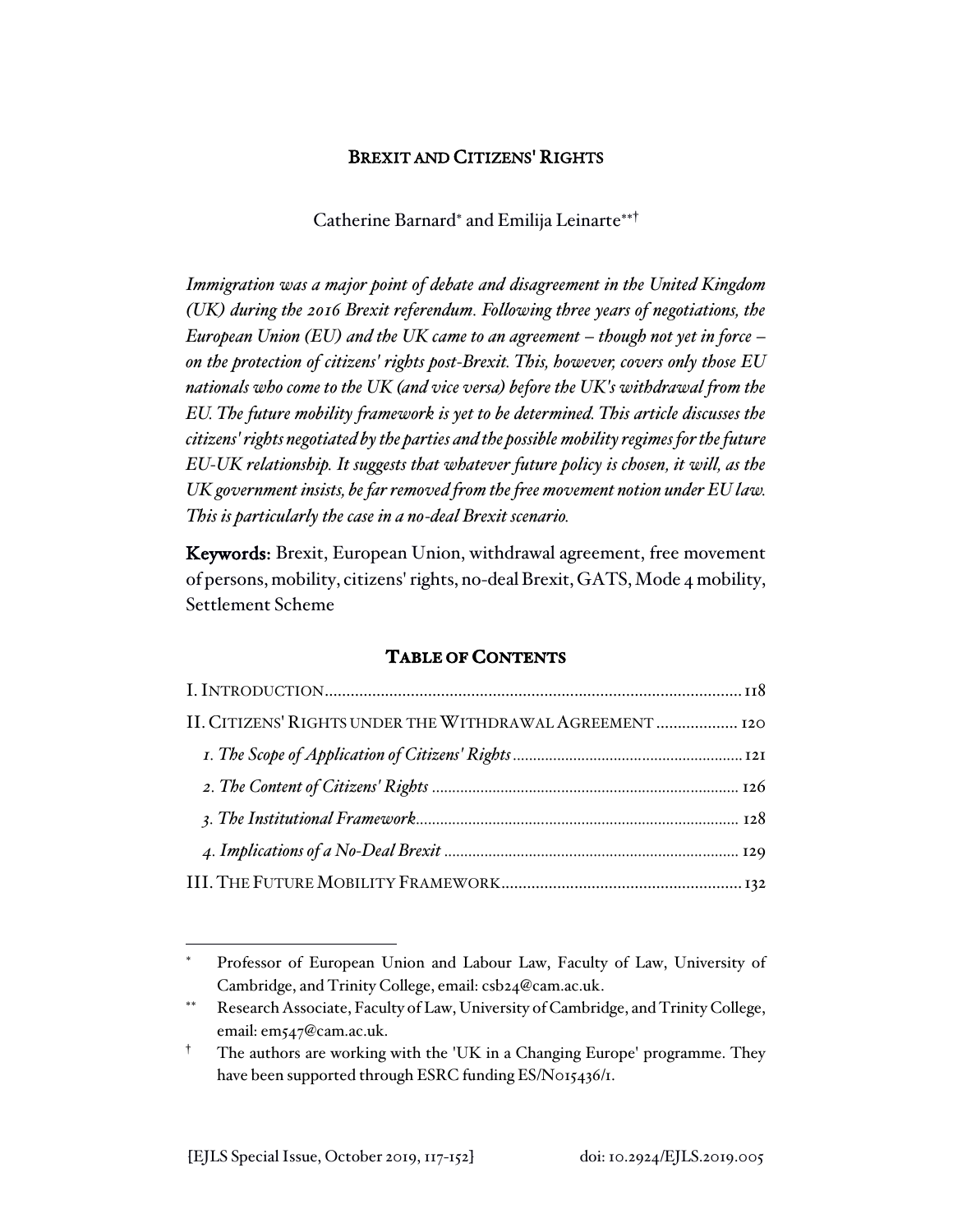# I. INTRODUCTION

The European Union (EU) has insisted that withdrawal from membership of the EU under Article 50 of the Treaty on European Union (TEU), like the process of accession to the EU, should follow a phased approach.<sup>1</sup> The EU made clear that the Parties could not advance to the next phase of negotiations until the European Council had concluded that sufficient progress had been made in the previous phase. Ensuring citizens' rights – namely the rights of EU citizens already resident in the UK and UK citizens in the EU – was one of the three main issues for first phase of negotiations, the other two being the so-called Brexit bill and the Northern Ireland border.<sup>2</sup>

While immigration was a major point of debate and disagreement in the UK during the campaign leading up to the 2016 referendum, reaching a consensus

See Jones in this issue.

<sup>&</sup>lt;sup>2</sup> European Council, 'Guidelines following the United Kingdom's notification under Article 50' (29 April 2017) EUCO XT 20004/17.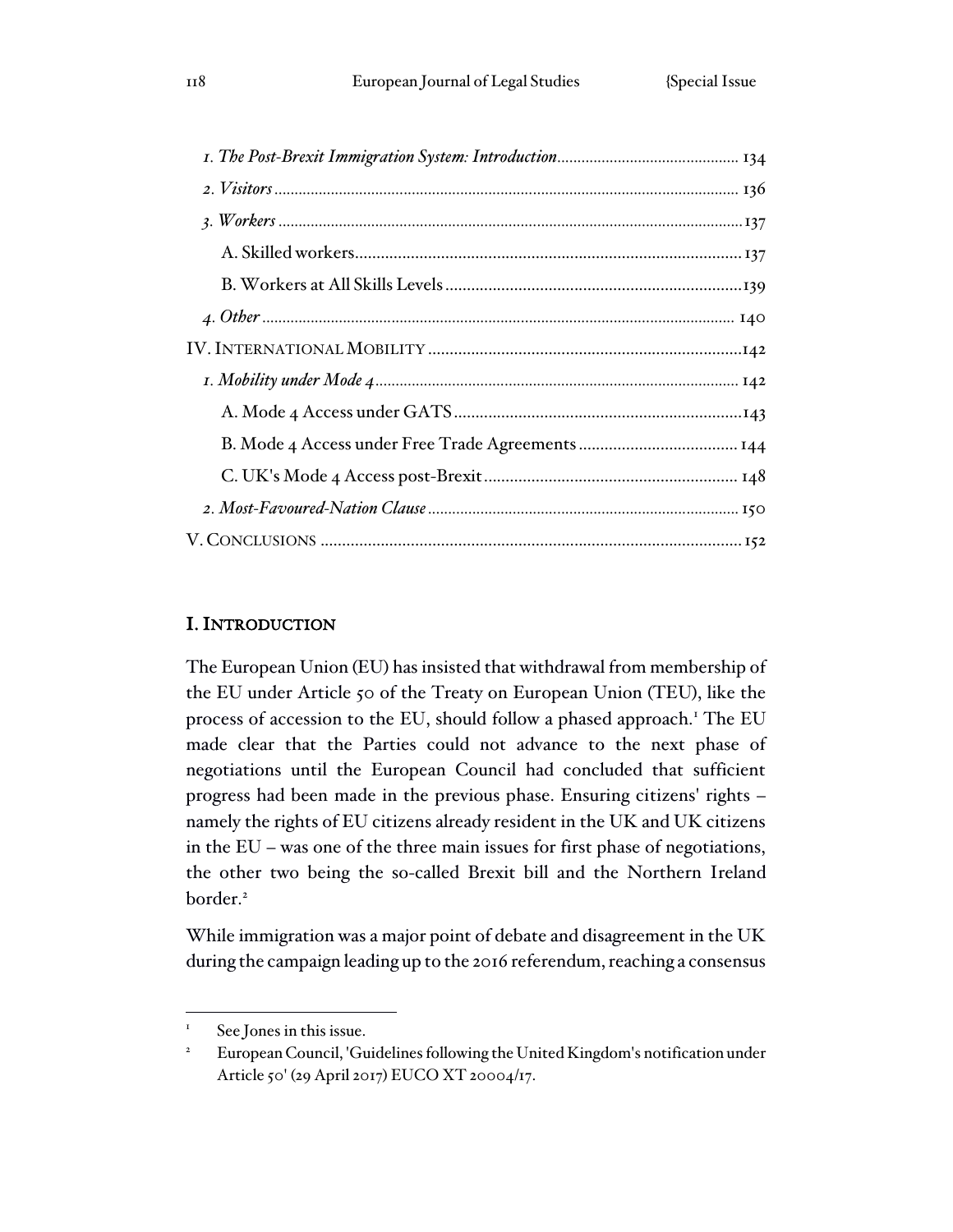with the EU on citizens' rights in fact proved easier than might have been expected. However, Phase I of the negotiations – which ultimately led to the 25 November 2018 Withdrawal Agreement (WA) – were limited to the protection of the rights already acquired by EU citizens prior to withdrawal and, potentially, also those during the transition period (also called the 'implementation period' by the UK government). Importantly, the WA (or any other withdrawal agreement, should the Parties decide to re-negotiate) does not provide for 'onward' free movement rights, that is, rights applicable to UK nationals living in one EU state who, after the transition period or after the withdrawal date, want to move to another EU State. This is considered to be an issue to be dealt with under any future trade negotiations and thus a separate agreement on the future relationship<sup>3</sup> which is covered by Phase II of the negotiations. A 'future mobility framework' is due to be negotiated as part of a future relationship agreement.

This article addresses citizens' rights both under the November 2018 Withdrawal Agreement (Section II) and, more speculatively, under a future mobility framework (Section III). The implications of a no-deal Brexit for citizens' rights will also be discussed. Finally, Section IV will look into international mobility rights, specifically the default position as provided by the General Agreement on Trade in Services (GATS) provisions of the World Trade Organization (WTO). It will be argued that while the rights of EU citizens already in the UK (and vice versa) are fairly generously protected under the WA, a no-deal Brexit threatens that security, particularly for UK nationals in the EU. It will also be argued that even with a future trade agreement, the future mobility framework will, intentionally, be far removed from any notion of free movement as it is currently understood. In the event of a no-deal Brexit, reliance on GATS as the vehicle for future mobility for UK nationals into the EU for work purposes will be very limiting and will necessitate a very different approach to migration from the current one.

We begin by looking at mobility rights under the Withdrawal Agreement (WA), noting that at the time of writing the WA has not passed through the

Section II of this article will nevertheless address the future mobility framework envisioned by UK policy makers.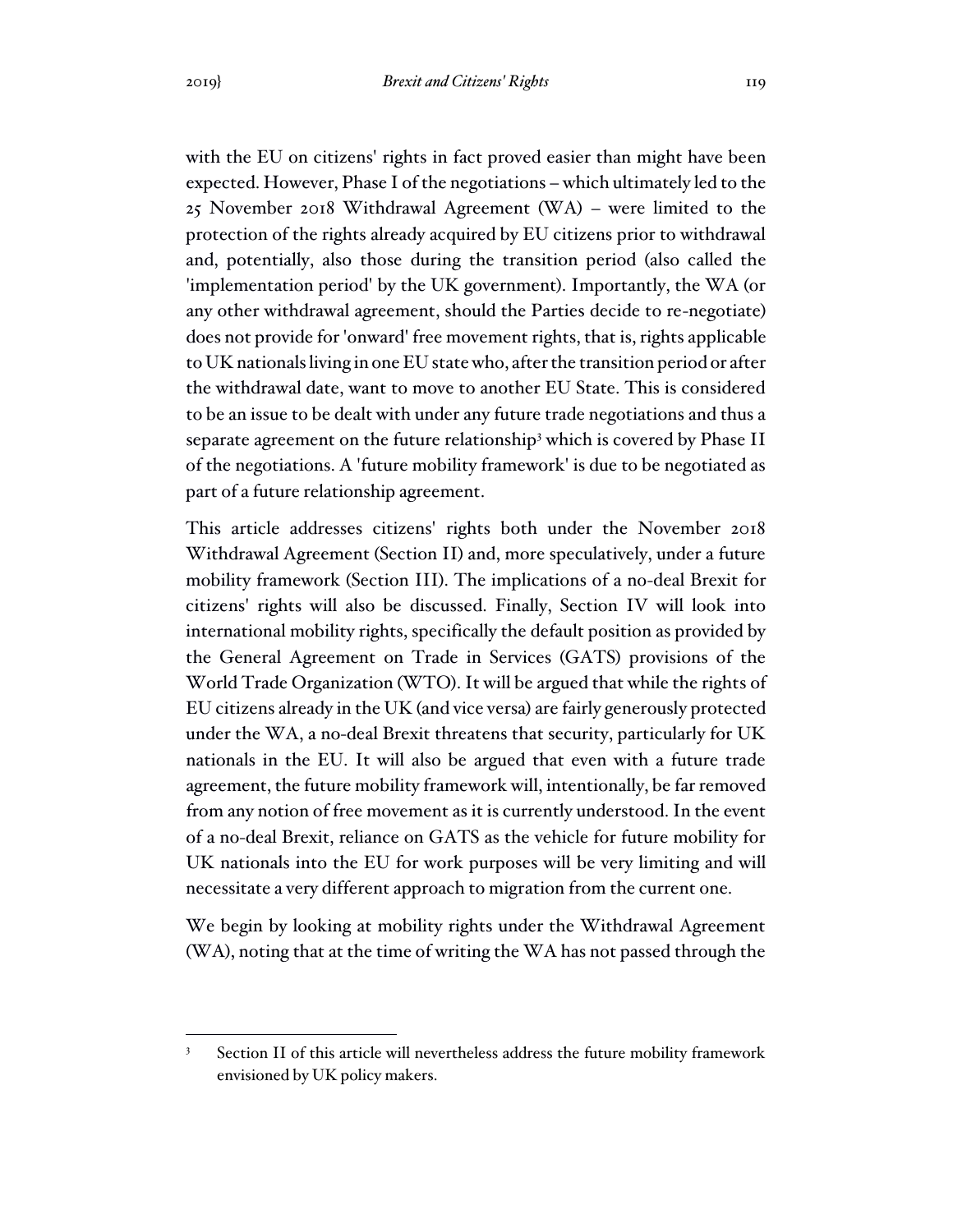UK parliament, despite three attempts.<sup>4</sup> The third meaningful vote, which took place in the House of Commons on 23 March 2019, resulted in a rejection of the UK Government's motion to approve the WA by 344 votes to 286 and led to the extension of the Article 50 negotiating period until 31 October 2019. If the UK Parliament fails to approve the WA (or a renegotiated version of the WA), the Article 50 process will result in a nodeal Brexit. The discussion below reflects the content of the WA, bearing in mind that at present the WA is not a binding commitment in the form of an international treaty.

## II. CITIZENS' RIGHTS UNDER THE WITHDRAWAL AGREEMENT

In its 29 April 2017 Guidelines, the European Council said:

Agreeing reciprocal guarantees to safeguard the status and rights derived from EU law at the date of withdrawal of EU and UK citizens, and their families, affected by the United Kingdom's withdrawal from the Union will be the first priority for the negotiations.<sup>5</sup>

Citizens' rights were the subject of an early agreement in principle between the parties during Phase I of the negotiations under Article 50 TEU, the results of which were first laid out in the 8 December 2017 Joint Report<sup>6</sup> and then translated into a legal text, the Withdrawal Agreement. The agreement on citizens' rights can be found in Part II of the WA.

The governing principle of the Joint Report and the WA is the reciprocal protection of residence rights for those citizens of the EU Member States in

<sup>4</sup> 'Agreement on the withdrawal of the United Kingdom of Great Britain and Northern Ireland from the European Union and the European Atomic Energy Community', as agreed at negotiators' level on 25 November 2018 <https://ec.europa.eu/commission/sites/beta-political/files/draft\_withdrawal\_ agreement\_0.pdf> accessed 30 August 2019.The UK Parliament has rejected the agreement on three occasions, and it is therefore unclear whether it will be adopted.

<sup>5</sup> European Council Guidelines (n 2), para 8, p 5.

<sup>6</sup> 'Joint Report from the Negotiators of the European Union and the United Kingdom Government on Progress during the Phase 1 of Negotiations under Article 50 TEU on the United Kingdom's Orderly Withdrawal from the European Union of 8 December 2017', European Commission <https://ec.europa.eu/ commission/sites/beta-political/files/joint\_report.pdf> accessed 30 August 2019.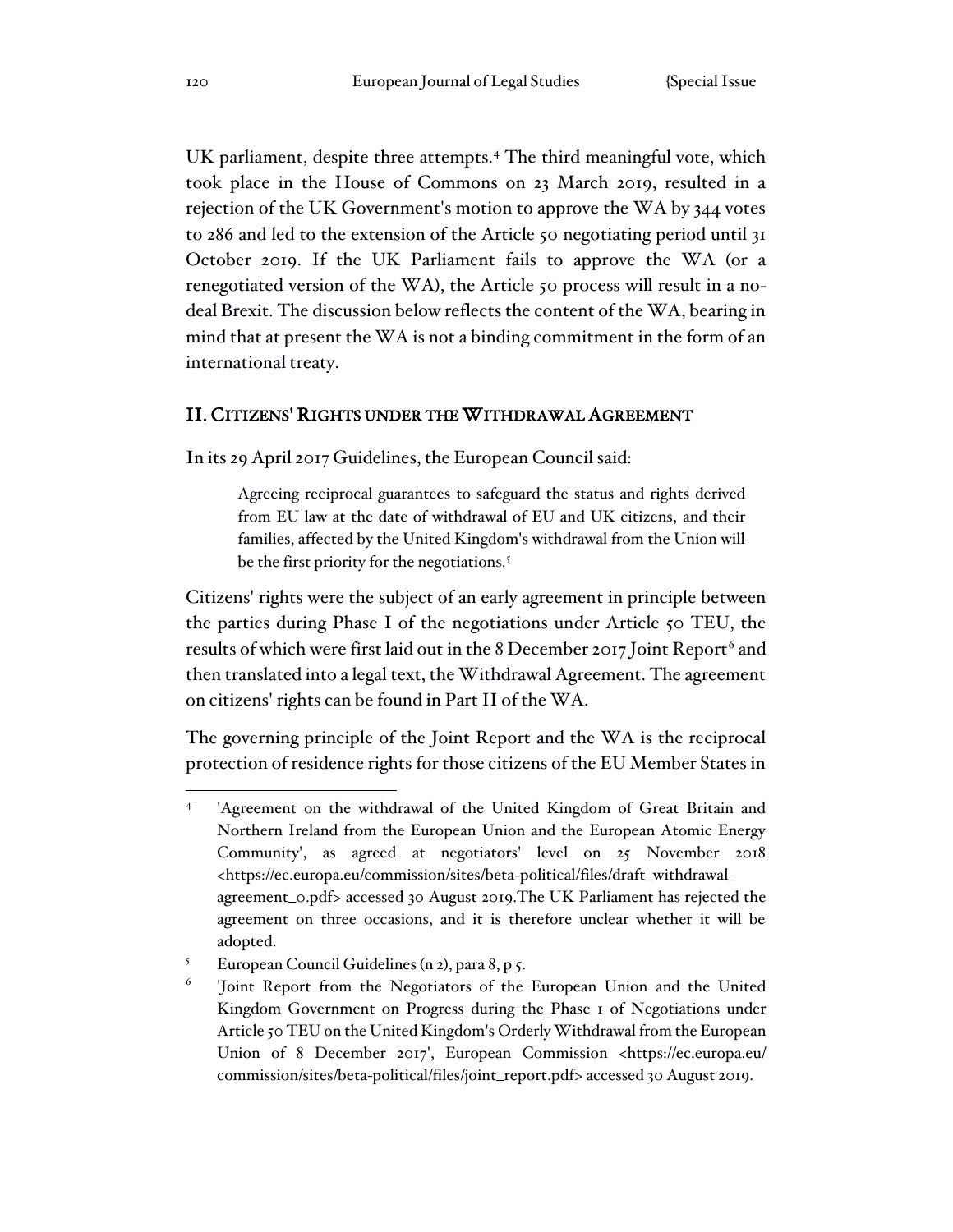the UK and UK citizens in the EU who have exercised free movement rights by the specified exit date. This section addresses whose rights are protected (subsection 1), the content of citizens' rights (subsection 2), and the relevant institutional framework (subsection 3). Subsection 4 concludes with a brief discussion of what might happen in the event of a no-deal Brexit.

# *1. The Scope of Application of Citizens' Rights*

The UK and the EU have agreed to preserve residence rights acquired before the UK's withdrawal from the Union. Citizens who, in accordance with Union law, legally reside in the UK, and UK nationals who, in accordance with Union law, legally reside in one of the EU27 Member States, as well as their family members, fall within the scope of protection. The UK Government's White Paper on immigration<sup>7</sup> indicates that during the transition period, the Government will implement the EU Settlement Scheme. This scheme is in fact already being rolled out.<sup>8</sup> The aim of the scheme is to ensure a post-Brexit continuation of the residence rights of EU citizens already resident in the UK and of those who arrive in the UK during the transition period. Similar arrangements will be negotiated with EFTA states (Norway, Iceland, Liechtenstein and Switzerland).

As of March 2019,<sup>9</sup> the UK has opened up the EU Settlement Scheme<sup>10</sup> not just for EU nationals but also for EEA nationals and Swiss citizens, who must

<sup>7</sup> 'The UK's Future Skills-based Immigration System' (December 2018), Cm 9722 <https://assets.publishing.service.gov.uk/government/uploads/system/uploads/att achment\_data/file/766672/The-UKs-future-skills-based-immigration-systemaccessible-version.pdf> accessed 30 August 2019.

<sup>8</sup> 'A Call to Apply for the EU Settlement Scheme' <https://www.gov.uk/settledstatus-eu-citizens-families> accessed 30 August 2019.

<sup>&</sup>lt;sup>9</sup> Prior to that there had been testing of the scheme on certain employers in certain geographic areas: <https://assets.publishing.service.gov.uk/government/uploads/ system/uploads/attachment\_data/file/752872/181031\_PB1\_Report\_Final.pdf> accessed 30 August 2019. On the roll out, see https://www.parliament. uk/business/publications/written-questions-answers-statements/writtenstatement/Commons/2018-12-20/HCWS1226/> accessed 30 August 2019.

<sup>&</sup>lt;sup>10</sup> See the Statement of Intent <https://assets.publishing.service.gov.uk/government/ uploads/system/uploads/attachment\_data/file/718237/EU\_Settlement\_Scheme\_S OI\_June\_2018.pdf> accessed 30 August 209 and then the changes to the immigration rules: <https://assets.publishing.service.gov.uk/government/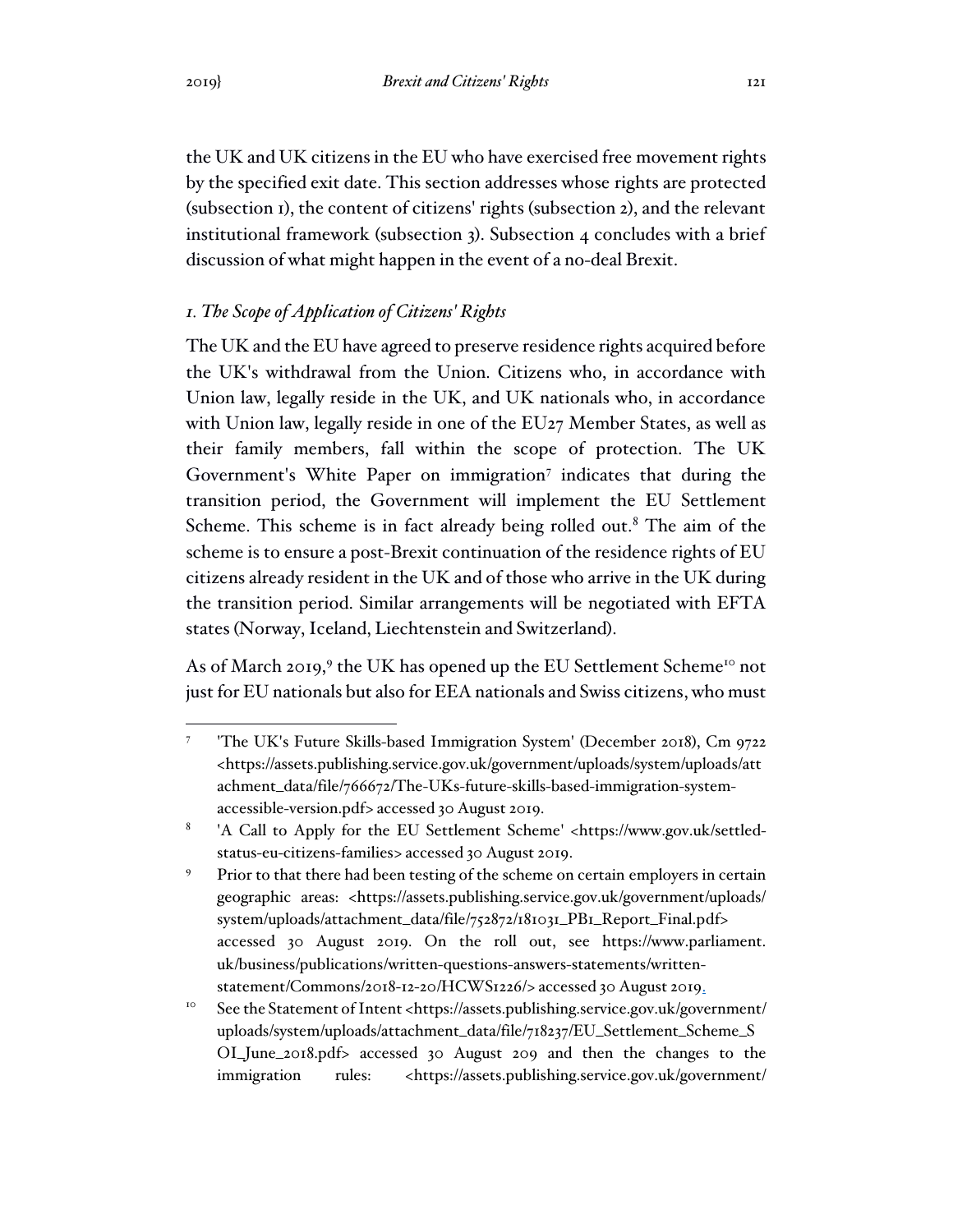apply by 30 June 2021 if they wish to continue living in the UK after that date (those who have Irish nationality or have indefinite leave to remain do not need to apply). The scheme will be open until six months after the end of transition period. The EU Settlement Scheme is in line with the WA which states that Union citizens and UK nationals, and their respective family members, who have resided legally in the host State in accordance with Union law for a continuous period of five years or for the period specified in Article 17 of Directive 2004/38/EC,<sup>11</sup> shall have the right to reside permanently in the host State.<sup>12</sup> It is important to emphasise that the scheme is subject to the conclusion of the WA with the EU which would provide for a transition period. A policy paper published by the UK Government, however, says that the UK will continue to run the EU Settlement Scheme for those residing in the UK by exit day in a 'no-deal' scenario.<sup>13</sup>

While the Joint Report does not specify the end date for acquiring residence rights, the WA sets out a transition period<sup>14</sup> during which free movement applies.<sup>15</sup> If concluded by both parties, the WA may extend free movement of persons to the end of 2020, with a possible extension up to the end of

uploads/system/uploads/attachment\_data/file/784060/CCS207\_CCS0319710302- 002\_HC\_1919\_Immigration\_Rules\_\_EXPLANATORY\_MEMO\_\_PRINT\_.pdf > accessed 30 August 2019. The website is: <https://www.gov.uk/settled-status-eucitizens-families/applying-for-settled-status>.

<sup>&</sup>lt;sup>11</sup> Art 17 of the Directive 2004/38/EC lists cases when the right of permanent residence in the host Member State may be enjoyed before completion of a continuous period of five years of residence (e.g. incapacity to work, retirement and other).

<sup>&</sup>lt;sup>12</sup> Art 15(1) of the Agreement on the Withdrawal of the United Kingdom of Great Britain and Northern Ireland from the European Union and the European Atomic Energy Community, as agreed at negotiators' level on 25 November 2018 <https://www.gov.uk/government/publications/withdrawal-agreement-andpolitical-declaration> accessed 30 August 2019.

<sup>13</sup> 'Citizens' Rights – EU citizens in the UK and UK nationals in the EU', Department for Exiting the European Union <https://assets.publishing.service. gov.uk/government/uploads/system/uploads/attachment\_data/file/790570/Policy\_ Paper\_on\_citizens\_rights\_in\_the\_event\_of\_a\_no\_deal\_Brexit.pdf> accessed 30 August 2019.

<sup>&</sup>lt;sup>14</sup> See Armstrong in this issue.

<sup>&</sup>lt;sup>15</sup> For details: Immigration (European Economic Area) Regulations 2016 <http://www.legislation.gov.uk/uksi/2016/1052/made> accessed 30 August 2019.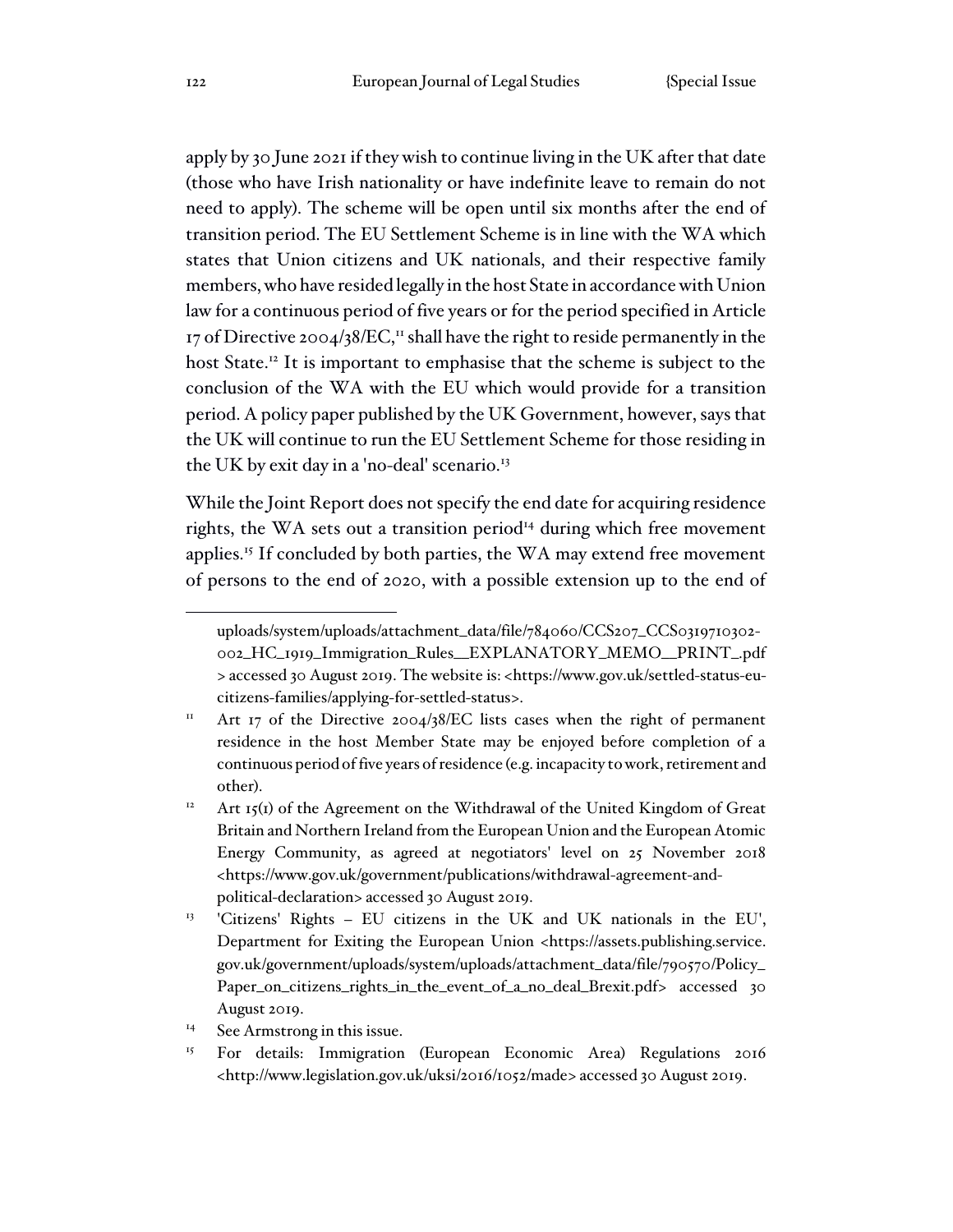2022.<sup>16</sup> In such a case, residence rights of citizens who moved before that point, $17$  and family members, $18$  as well as those whose entry was facilitated<sup>19</sup> would retain such rights after the transition period. Those who, on the specified date, are working as frontier workers also fall within the scope of protection.<sup>20</sup>

Those protected as family members must already be resident or already be a family member or have been born or adopted by someone already qualifying as a family member.<sup>21</sup> EU and UK citizens and their family members will retain their residence rights as provided for under the EU treaties and the Citizens' Rights Directive 2004/38.<sup>22</sup> Under the WA, those with permanent residence will acquire 'settled status' under the same rules as those under Directive 2004/38/EC.<sup>23</sup> That status can be lost after five years' departure (as compared with two years under the Directive  $2004/38/EC$ ).<sup>24</sup> Those without five years of residence will enjoy 'accumulation of periods' under Article 16 of the WA which essentially means that these individuals will acquire 'presettled status' prior to acquiring settled status. In that period prior to five years, individuals can change their status, for example, from being a worker to a student.<sup>25</sup>

In addition to family members who are already resident, the WA also discusses the rights of certain categories of family members, irrespective of their nationality, who were not residing in the EU/UK before the specified date (i.e. the end of the transition period under the WA, if adopted) to join a

- <sup>20</sup> Art 10(1)(c) of the WA, para 15, p 2 of the Joint Report.
- <sup>21</sup> Art 10(1)(e) of the WA.
- <sup>22</sup> Art 13 of the WA.
- <sup>23</sup> Art 15(1) and (2) of the WA.
- <sup>24</sup> Art 15(3) of the WA.
- <sup>25</sup> Art 17 of the WA.

 $16$  Art 132(2) of the WA.

<sup>&</sup>lt;sup>17</sup> Art 10(1)(a)-(d) of the WA.

 $18$  Art 10(1)(e)-(f) of the WA.

<sup>&</sup>lt;sup>19</sup> Art 10(2)-(3) of the WA, which refer to Art  $3(2)$  of Directive 2004/38/EC. Facilitation concerns those family members who do not have a right of entry and residence but who fall under the discretionary list of those whose entry the host Member State should facilitate.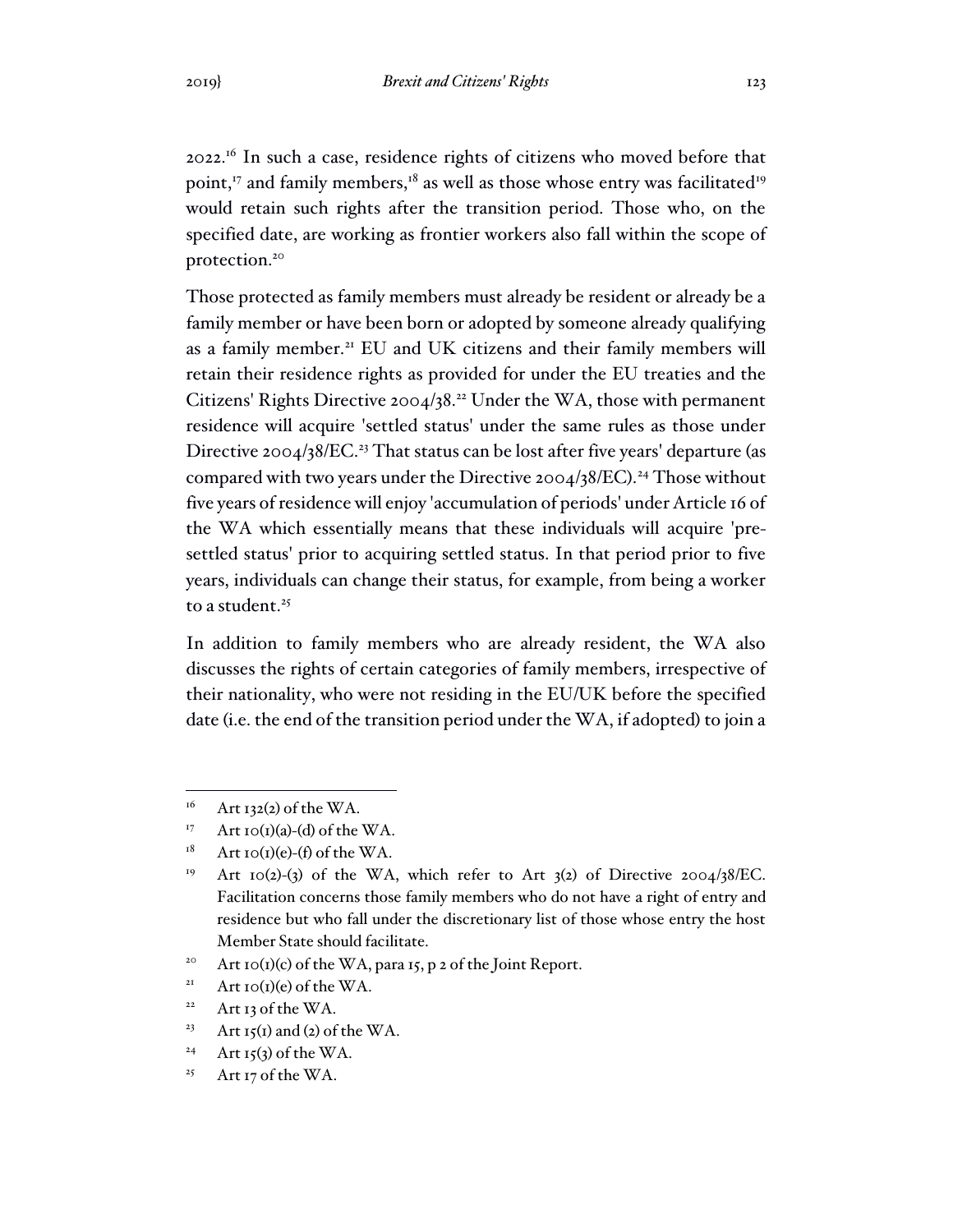Union citizen or UK national.<sup>26</sup> Such family members may include family members as referred to in Article 2 of the Directive 2004/38/EC<sup>27</sup> and children born or legally adopted.

The acquisition of residence rights and of the right of permanent residence before the end of the transition period (again, only if the EU and the UK conclude the WA which provides for a transition period) is subject to conditions under EU law. The Joint Report states that the conditions for acquiring the right of residence under the WA are those set out in Articles 6 and 7 of Directive 2004/38/EC. The Directive distinguishes different conditions depending on whether the length of stay is three months (Article 6) or longer (Article 7). EU and UK nationals, and their family members, will continue to have the reciprocal right of residence for a period of up to three months without any conditions or any formalities other than the requirement to hold a valid identity card or passport. A stay exceeding three months is limited to:

- workers or the self-employed (Article  $7<sub>(1)</sub>(a)$ )
- those with sufficient resources for themselves and their family members not to become a burden on the social assistance system of the host State (Article  $7(I)(b)$ )
- those enrolled at a private or public establishment for the principle purpose of study or have comprehensive sickness insurance cover in the host State (Article  $7(I)(c)$ )
- family members joining a Union citizen who falls under one of above categories (Article  $7<sub>(1)</sub>(d)$ )

As for the acquisition of the right of permanent residence, the conditions listed in the Directive 2004/38/EC apply. Article 16 states the general rule which requires residence for a continuous period of five years. Continuity of residence shall not be affected by temporary absences not exceeding a total

<sup>&</sup>lt;sup>26</sup> Art 9(a) of the WA, para 12, p 2 of the Joint Report.

<sup>&</sup>lt;sup>27</sup> Under Art 2 of the Directive 2004/38/EC family members include: the spouse, a registered partner, the direct descendants who are under the age of 21 or are dependants and those of the spouse or partner, the dependent direct relatives in the ascending line and those of the spouse or partner.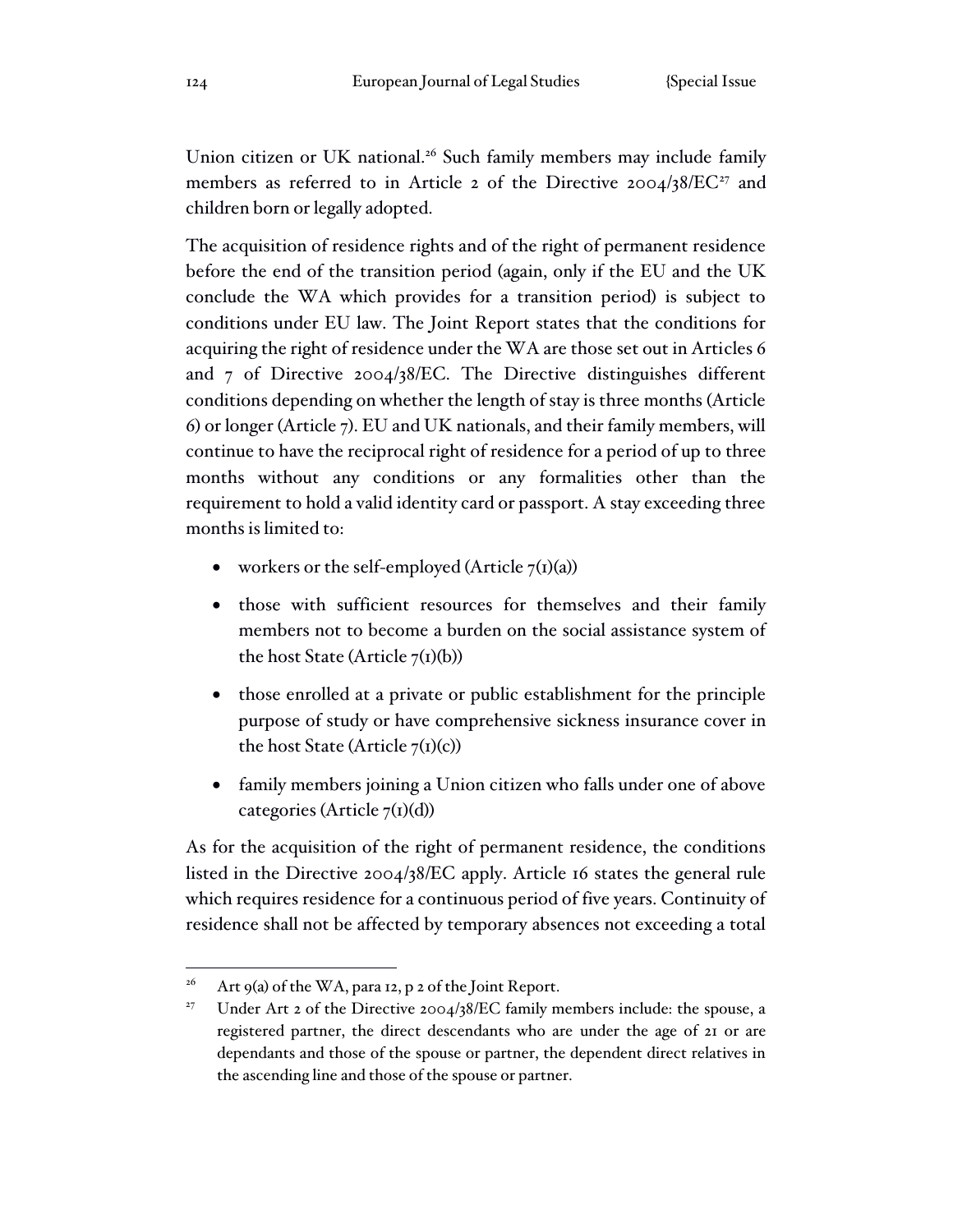of six months in a given year. Article 17 lists exemptions from this general rule for people who may acquire permanent residence rights before completion of a continuous period of five years of residence. Such people include, for example, workers or the self-employed who at the time they stop working become entitled to an old-age pension.<sup>28</sup>

According to the Joint Report, the EU and the UK can require persons concerned to apply to obtain a residence status and be issued with a residence document attesting to the existence of that right.<sup>29</sup> The WA contains a lot of detail on the practicalities of attaining these new statuses. It requires that the relevant administrative procedures be 'smooth, transparent and simple' and that unnecessary administrative burdens be avoided.<sup>30</sup> Application forms must be short, simple, and user-friendly; applications by families must be considered together.<sup>31</sup> Applications must be free of charge or for a fee not exceeding that imposed on nationals.<sup>32</sup> Those already with the right of permanent residence can simply swap the documentation subject to criminality and ID check.<sup>33</sup> What is different about the new procedures is that criminality and security checks are carried out systematically.<sup>34</sup> There must, however, be judicial and administrative redress for those affected by the State's decisions.<sup>35</sup> Protection is for life,<sup>36</sup> unless the individual leaves the country for five years.

It can thus be concluded that the scope of application of citizens' rights as negotiated during Phase I is limited and only partially reflects the extent of

<sup>&</sup>lt;sup>28</sup> Art 17(1)(a) of the Directive 2004/38/EC.

<sup>&</sup>lt;sup>29</sup> Para 16, p 3 of the Joint Report.

<sup>&</sup>lt;sup>30</sup> Art  $18(i)(e)$  of the WA, para 17, p 3 of the Joint Report. See also a technical note prepared by the UK Government which sets out proposed procedures under its national law, which it will continue to develop over the coming months: <https://www.gov.uk/government/publications/citizens-rights-administrativeprocedures-in-the-uk> accessed 30 August 2019.

 $3<sup>1</sup>$  Art 18(1)(f) of the WA, para 17(c) of the Joint Report.

 $32$  Art 18(1)(g) of the WA, para 17(e) of the Joint Report (the UK has in act waived the fee).

 $33$  Art 18(1)(i) of the WA.

 $34$  Art  $18(i)(p)$  of the WA, para 24 of the Joint Report.

 $35$  Art  $18(I)(r)$  of the WA, para 18 of the Joint Report.

 $36$  Art 39 of the WA.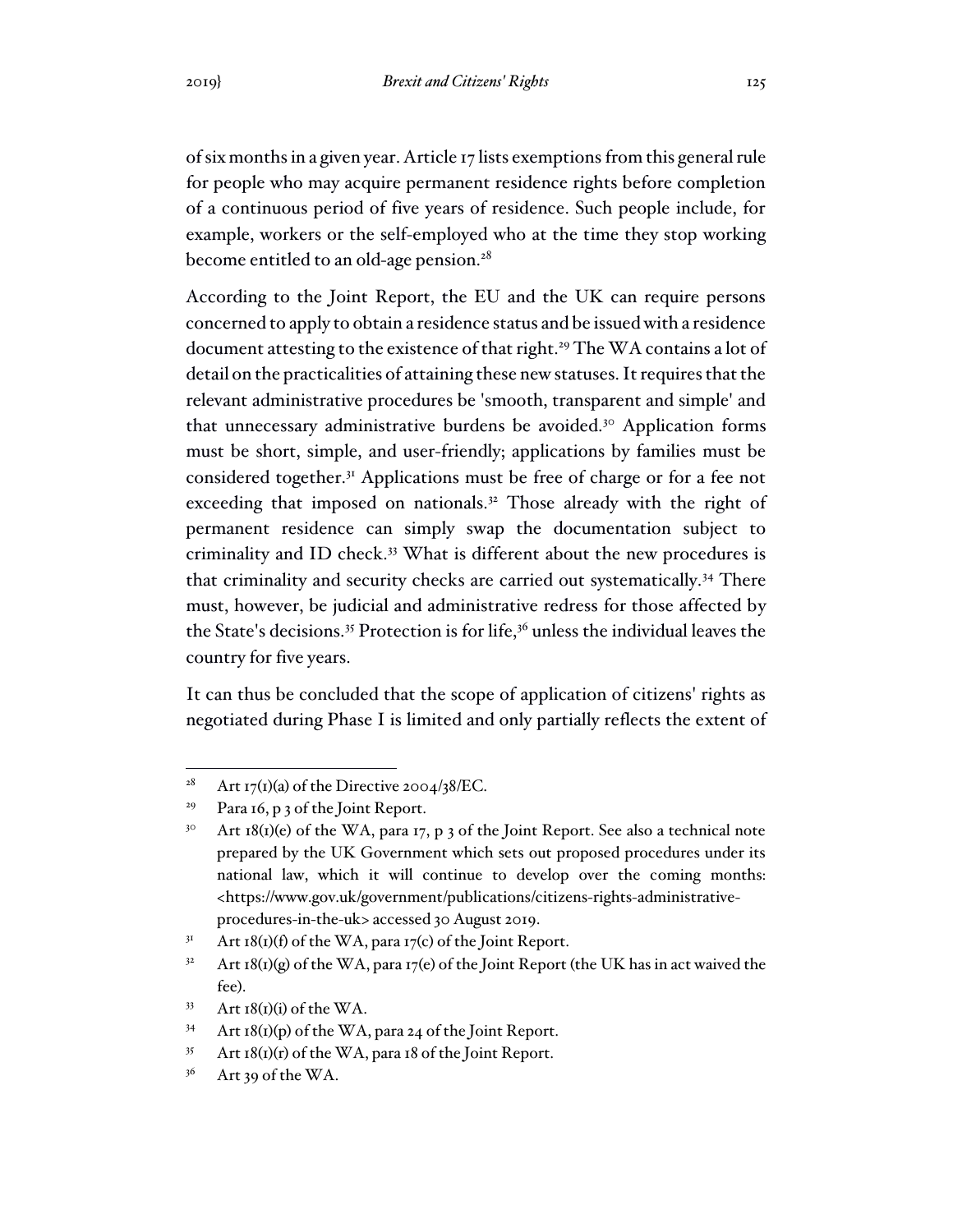free movement rights under EU law. The latter applies to all EU citizens who have already moved or *will* move to another Member State in the future, whereas citizens' rights under the WA are applicable only to those who exercise(d) their free movement rights within a limited period of time. In effect, only Britons who move(d) to one of the EU Member States and EU citizens who move(d) to the UK before the end of transition/withdrawal date will enjoy rights currently offered under EU law. Such rights will not be offered to those who move post-exit/transition date. This 'beat the clock' policy did not result in increased migration flows to the UK. On the contrary, EU net migration has fallen sharply since the Brexit referendum to a level last seen in 2013.<sup>37</sup> Future uncertainty about immigration status may well be one cause of this.<sup>38</sup> Neither does the number of those who have applied to the EU Settlement Scheme indicate a great hurry to ensure their right to remain in the UK post-Brexit, with only approximately 30 per cent of EU/EEA and Swiss nationals (excluding Irish nationals) living in the UK having registered under the Scheme so far.<sup>39</sup> The number of applications to the EU Settlement Scheme is, however, gradually increasing, possibly as a result of the Brexit deadline.<sup>40</sup>

## *2. The Content of Citizens' Rights*

During Phase I of negotiations, the EU and the UK agreed to commit to the principle of non-discrimination with respect to the treatment of citizens, the cornerstone principle of the free movement framework under EU law. The

<sup>37</sup> 'Migration Statistics Quarterly Report: February 2019', Office for National Statistics <https://www.ons.gov.uk/peoplepopulationandcommunity/population andmigration/internationalmigration/bulletins/migrationstatisticsquarterlyreport /february2019> accessed 30 August 2019.

<sup>&</sup>lt;sup>38</sup> Jonathan Portes, 'When It Comes to Immigration, the UK is Already in a Post-Brexit Era' (UK and EU, 30 May 2019) <https://ukandeu.ac.uk/when-it-comes-toimmigration-the-uk-is-already-in-a-post-brexit-era/> accessed 30 August 2019.

The Progress of the EU Settlement Scheme So Far', the House of Commons Library <https://commonslibrary.parliament.uk/home-affairs/immigration/theprogress-of-the-eu-settlement-scheme-so-far/> accessed 30 August 2019. The source indicates that the data is based on the number of EU, EEA or Swiss nationals living in the UK (3.35 million), estimated using surveys since there is no centralized record of the number of EU citizens living in the UK.

<sup>40</sup> Ibid.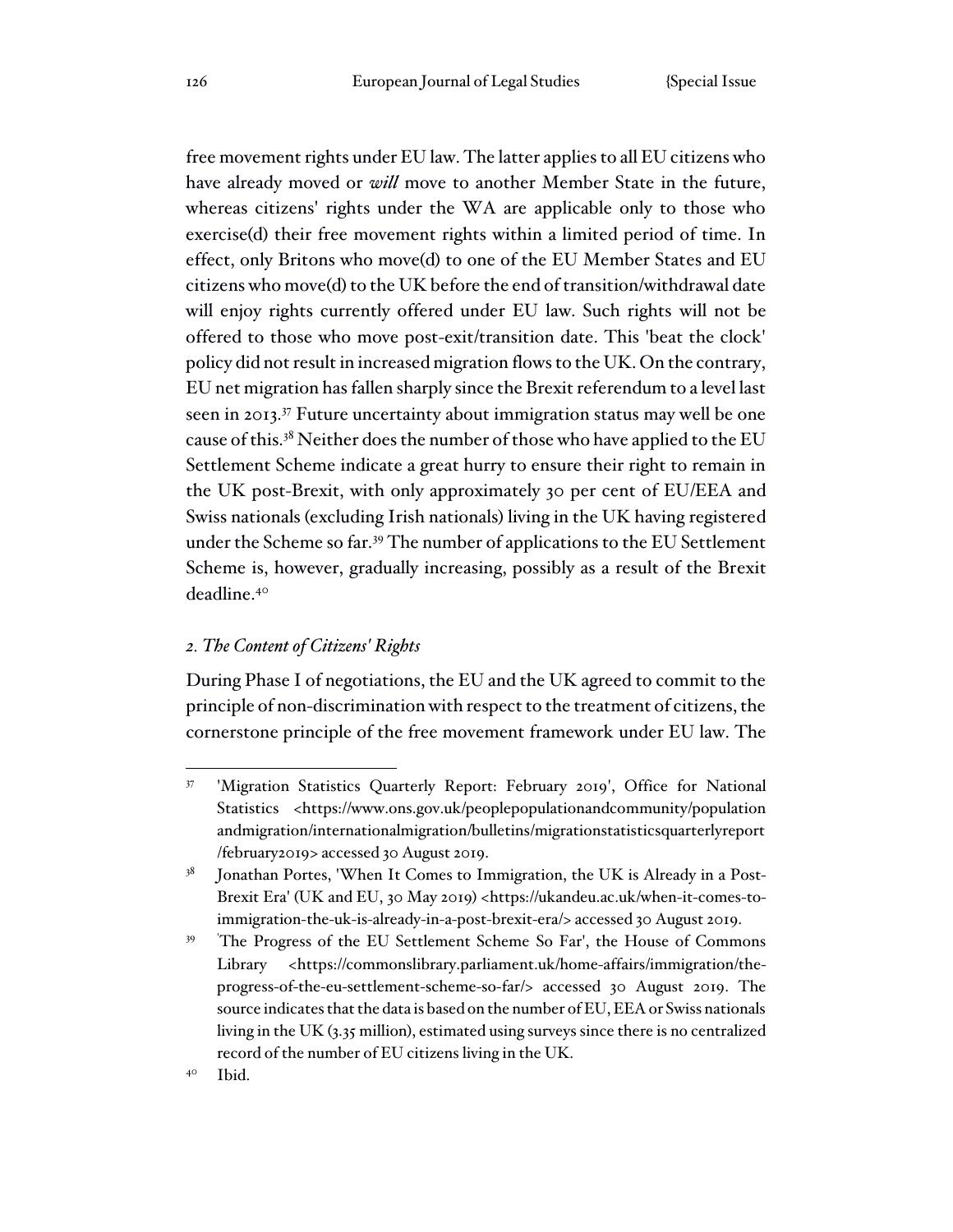principle of non-discrimination and full reciprocity with respect to the *future* mobility framework has also been set out in paragraph 51 of the non-binding Political Declaration annexed to the WA, which is discussed in Section III below.

The WA says that any discrimination on grounds of nationality will be prohibited in the host State and the State of work in respect of Union citizens and UK nationals, as well as their respective family members covered by the agreement.<sup>41</sup> Family members will continue to have access to employment;<sup>42</sup> equal treatment continues to apply for EU/UK nationals and their family members.<sup>43</sup> The differences apply in respect of criminal matters. Criminal behaviour will be assessed by EU standards if it occurs before the end of the transition period,<sup>44</sup> but by (stricter) national standards afterwards.<sup>45</sup> However, the rights of appeal in EU legislation will still apply.<sup>46</sup> Recognition of qualifications will also continue.<sup>47</sup>

The EU and the UK have agreed that social security coordination rules will apply.<sup>48</sup> Those citizens covered by the social coordination scheme will continue to be eligible for healthcare reimbursement, including under the European Health Insurance Card (EHIC) scheme,<sup>49</sup> as long as they stay, reside or continue treatment in the host State. While access to social security for Union citizens was one of the key points of contention during the debates leading up to the 2016 referendum, the right to equal treatment with respect to social security for those citizens who have acquired residence rights before the end of transition period (or the date of withdrawal in case of a no-deal Brexit) will continue to apply within the limits established under EU law.<sup>50</sup>

- <sup>44</sup> Art 20(1) of the WA.
- $45$  Art 20(2) of the WA
- <sup>46</sup> Art 21 of the WA.
- $47$  Arts 27-9 of the WA.
- $48$  Art 31 of the WA, para 28, p 4 of the Joint Report. Social security coordination rules set out in Regulations (EC) No 883/2004 and (EC) No 987/2009 will apply.
- <sup>49</sup> The European Health Insurance Card scheme will be governed by the Regulation (EC) No 883/2004.
- <sup>50</sup> Art 23 of the WA, para 31, p 5 of the Joint Report.

<sup>41</sup> Art 12 of the WA.

<sup>42</sup> Art 22 of the WA.

<sup>43</sup> Art 23 of the WA.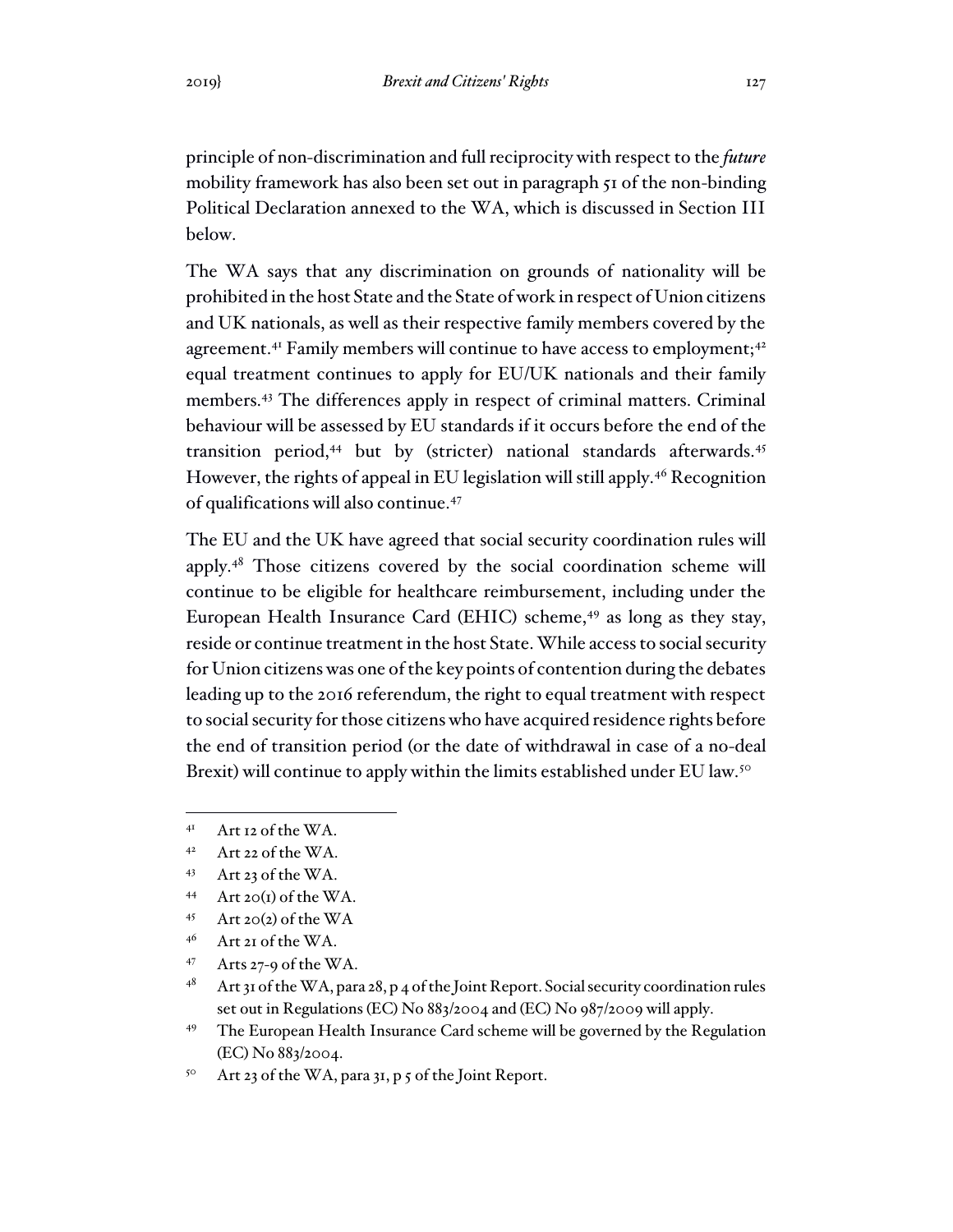It is important to re-emphasise that while key principles of EU law, such as equal treatment, have been reaffirmed by the parties during Phase I of negotiations, they will apply only to a small group of people, namely those citizens who move to the EU/UK before the end of transition period/withdrawal. In effect, the parties have agreed on an exceptional extension of personal and territorial scope of EU citizenship to a limited category of people: British nationals who move to the EU before the end of the transition period will continue to enjoy some of the significant rights under EU law while no longer being citizens of the EU; EU nationals who move to the UK will enjoy those rights in the territory of a state which is no longer a member of the EU.

#### *3. The Institutional Framework*

The WA provides for a dual institutional framework for the implementation and application of the citizens' rights. The European Commission will be a designated institution on the Union's side, whereas the UK will have to set up an Independent Authority – with similar powers to those of the European Commission – to assist  $EUz$  citizens in the UK.<sup>51</sup> The latter will have the power to conduct enquiries on its own initiative concerning breaches of citizens' rights by the administrative authorities of UK. It will also receive complaints from EU citizens as to how they are treated. The European Commission will be able to submit observations in UK cases.<sup>52</sup> The scope and functions of the Independent Authority, including its role in acting on citizens' complaints, will be discussed between the parties in the next phase of the negotiations and reflected in the WA. There should be regular exchange of information between the UK Government and the Commission.

The role of the Court of Justice of the EU ('the Court'), a highly contentious issue during the 2016 referendum debates, was also addressed during Phase I of the negotiations. The Court, which is the ultimate authority for the interpretation of Union law, will retain its interpretative authority in the context of the application or interpretation of citizens' rights. <sup>53</sup> Accordingly,

 $5<sup>1</sup>$  Art 159 of the WA, para 40, p 6 of the Joint Report.

 $52$  Art 162 of the WA.

<sup>53</sup> Para 38, p 6 of the Joint Report.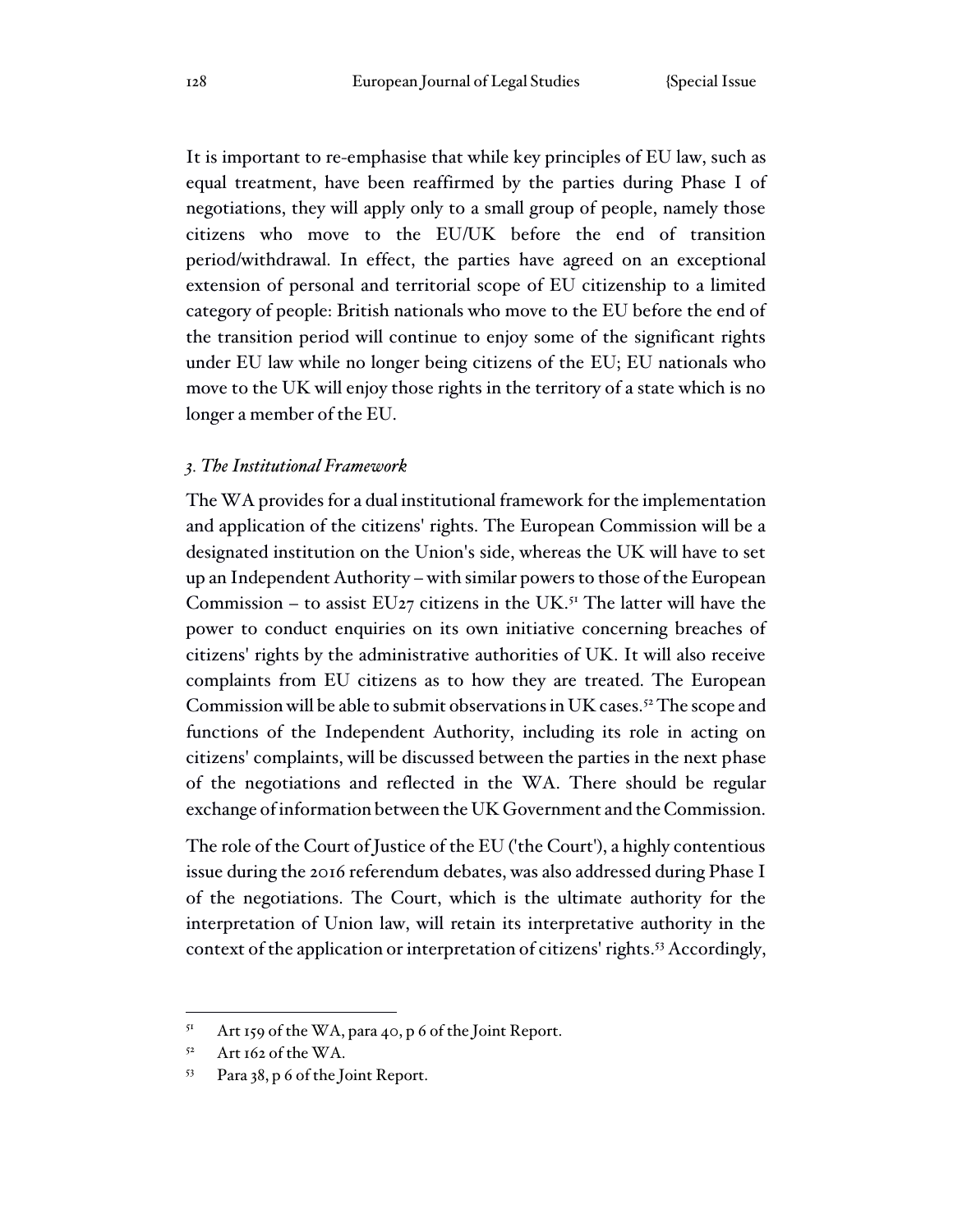the UK courts will have due regard to relevant decisions of the Court.<sup>54</sup> UK courts and tribunals can (but are under no obligation to) refer cases to the Court; the Court's rulings will have the same effects as a preliminary reference under Article 267 TFEU in national law.<sup>55</sup> This mechanism should be available for litigation brought within eight years from the date of application of the citizens' rights.<sup>56</sup>

### *4. Implications of a No-Deal Brexit*

Protection of citizens' rights as negotiated during Phase I is subject to the conclusion of a WA.<sup>57</sup> At the time of writing the WA has not been approved by the UK parliament (in the form of the Withdrawal and Implementation Bill) nor has it been approved by the European Parliament. This suggests that the UK is heading towards a no-deal Brexit, albeit subject to the delay envisaged by the Hillary Benn Act, the EU (Withdrawal) (No.6) Act, which entails that there should be no no-deal Brexit until the end of January 2020 unless Parliament says otherwise. A no-deal Brexit would mean a separation without any agreed arrangements between the UK and the EU. Without a binding agreement, Part II of the WA cannot be enforced by the parties. In the event of a no-deal Brexit, the UK Government has committed itself to continue running the EU Settlement Scheme for those EU nationals resident in the UK by exit day.<sup>58</sup> The basis for qualifying for status under the scheme will remain the same as proposed in a 'deal' scenario and will be focused on residence in the UK. This means that any EU citizen living in the UK by exit day will be eligible to apply to this scheme, securing their status under UK law. Those resident on exit day will have until 31 December 2020 to apply for the settled status under the scheme. Until then, EU citizens will continue to be able to rely on their passport (as a British citizen may) or national identity

<sup>54</sup> Art  $4(5)$  of the WA.

 $55$  Art 158(2) of the WA.

 $56$  Art 158(1) of the WA.

<sup>57</sup> Para 5, p 1 of the Joint Report.

<sup>58</sup> 'Citizens' Rights - EU citizens in the UK and UK nationals in the EU', Department for Exiting the European Union <https://assets.publishing.service.gov.uk/ government/uploads/system/uploads/attachment\_data/file/790570/Policy\_Paper\_ on\_citizens\_rights\_in\_the\_event\_of\_a\_no\_deal\_Brexit.pdf> accessed 30 August 2019.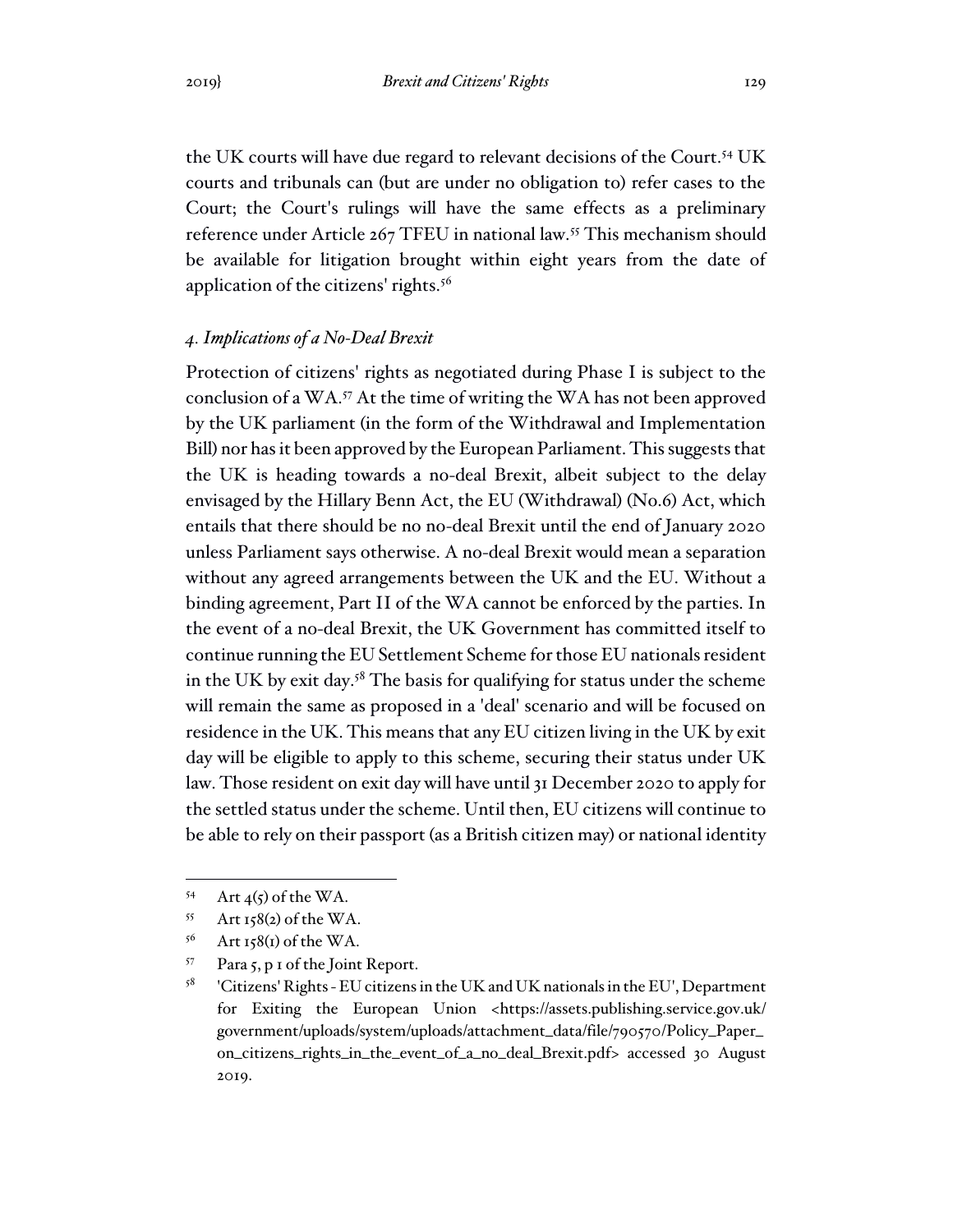card if they are asked to provide evidence of their right to reside in the UK when, for example, applying for a job.

However, as the UK points out,<sup>59</sup> in a 'no-deal' scenario there will be some significant differences as compared to the position under the WA. Firstly, as there would be no agreed transition period, the settled status guarantee would apply only to EU citizens who are resident in the UK by exit day. Second, judicial remedies before the EU Courts will no longer be available. Due to the unilateral nature of the protection of citizens' rights, EU citizens would have the right to challenge a refusal of UK immigration status under the EU Settlement Scheme only by way of administrative review and judicial review under UK law; there would be no preliminary reference procedure to the Court of Justice of the EU. The EU deportation threshold would continue to apply to crimes committed before the exit day. However, the UK would apply the UK deportation threshold to crimes committed after that date.

For UK nationals living in the EU, the position is much less clear. Some may be able to acquire the nationality of the host State under national law and thereby retain the right to reside. Others may benefit from the Long-term Residents Directive 2003/109<sup>60</sup> which contains some protection for thirdcountry nationals including limited onward free movement rights. Those not covered will be dependent on any bilateral arrangements concluded between the UK and the EU Member States.<sup>61</sup> A number of Member States have, however, put in place some contingency arrangements.<sup>62</sup>

As for those EU nationals wishing to come to the UK after exit day, in the event of a no deal, the position is more complicated. When Boris Johnson became Prime Minister, his new Home Secretary, Priti Patel, announced that

<sup>59</sup> Ibid.

<sup>60</sup> [2003] OJ L16/44. See further Catherine Barnard, *The Substantive Law of the EU: The Four Freedoms* (6th edn, Oxford University Press 2019), ch 10.

For example, see for Spain: <https://www.lamoncloa.gob.es/lang/en/brexit/ howtoprepare/Paginas/190109socialsecurity.aspx>. There is also draft UK legislation: The Healthcare (International Arrangements) Bill 2017.

<sup>62</sup> https://ec.europa.eu/info/brexit/brexit-preparedness/citizens-rights\_en#spain.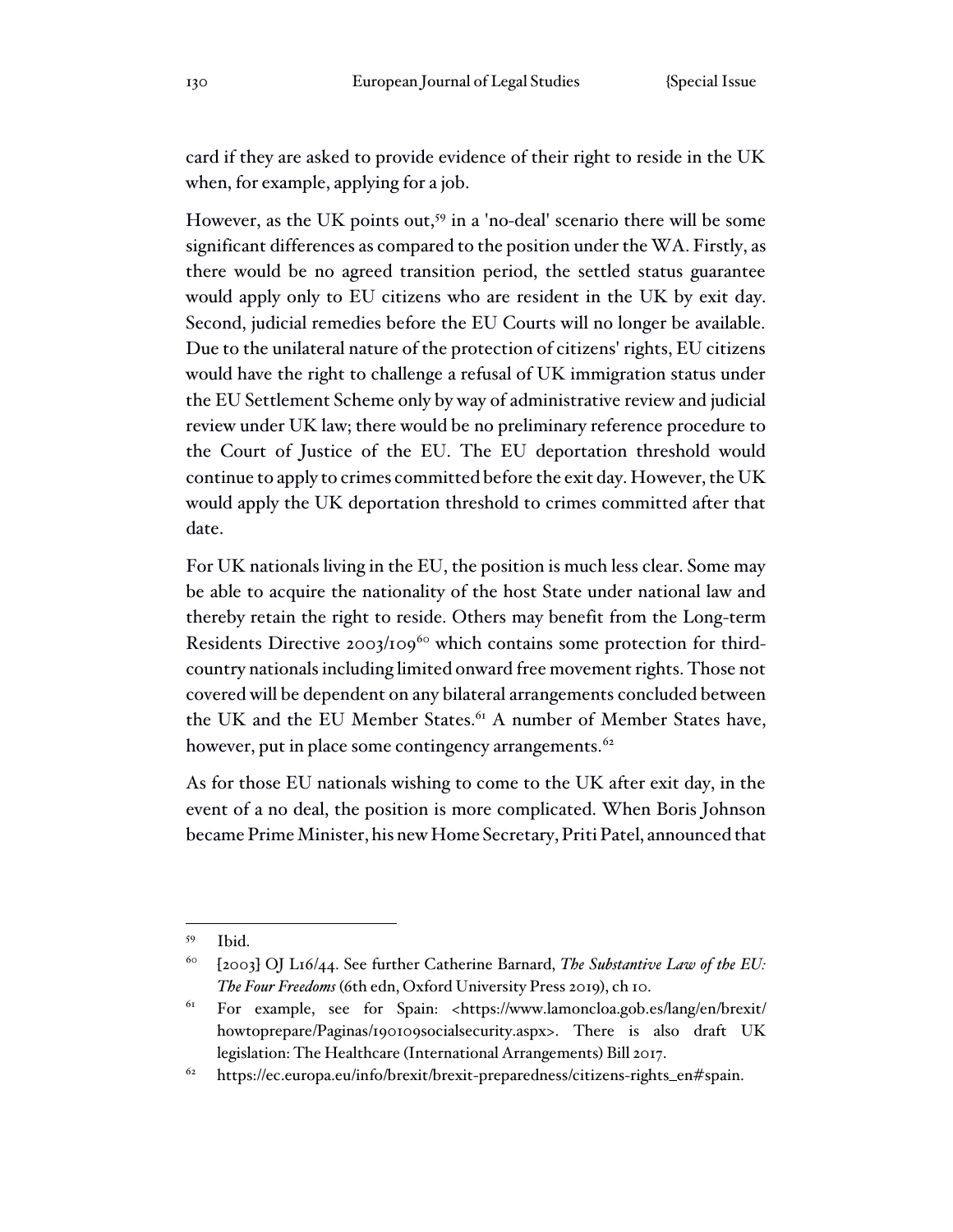free movement would end immediately on exit day.<sup>63</sup> Legally, this would be true because, under the operation of Article 50 TEU, the EU Treaties would cease to apply to the UK. However, there are no mechanisms to distinguish between EU nationals already resident in the UK on exit day, but who have not yet acquired settled status, and those arriving after exit day. This problem had already been recognised by Patel's predecessor, Sajid Javid, who had outlined the following unilateral no-deal arrangements:

If Britain leaves the EU without agreeing a deal, the Government will seek to end free movement as soon as possible and has introduced an Immigration Bill to achieve this. For a transitional period only, EEA citizens and their family members, including Swiss citizens, will still be able to come to the UK for visits, work or study and they will be able to enter the UK as they do now. However, to stay longer than 3 months they will need to apply for permission and receive European Temporary Leave to Remain [Euro TLR], which is valid for a further 3 years.<sup>64</sup>

Patel was eventually persuaded that her predecessor's plans made sense and she changed her position. <sup>65</sup> Successful applicants to the Euro TLR scheme will be granted a period of 36 months' leave to remain in the UK, running from the date the leave is granted. They will then have to apply under the new points-based immigration system, due to be introduced from January 2021, to secure their status.<sup>66</sup> The following section addresses this new scheme in more detail.

In conclusion, with or without a withdrawal agreement, free movement of persons will end once the UK leaves the EU. Even if the parties conclude the Withdrawal Agreement, citizens' rights under EU law, such as the right to

<sup>63</sup> <https://www.politicshome.com/news/uk/home-affairs/immigration/news/ 105979/priti-patel-wants-eu-free-movement-end-31-october-under>; https://www.civilserviceworld.com/articles/news/home-office-officials-studysingapore-priti-patel-%E2%80%98seeks-immediate-end-eu-free.

<sup>64</sup> Press release on 28 January 2019 <https://www.gov.uk/government/news/ government-outlines-no-deal-arrangements-for-eu-citizens> accessed 30 August 2019.

 $^{65}$  <https://www.gov.uk/government/publications/no-deal-immigrationarrangements-for-eu-citizens-moving-to-the-uk-after-brexit/no-dealimmigration-arrangements-for-eu-citizens-arriving-after-brexit>.

<sup>66</sup> Ibid.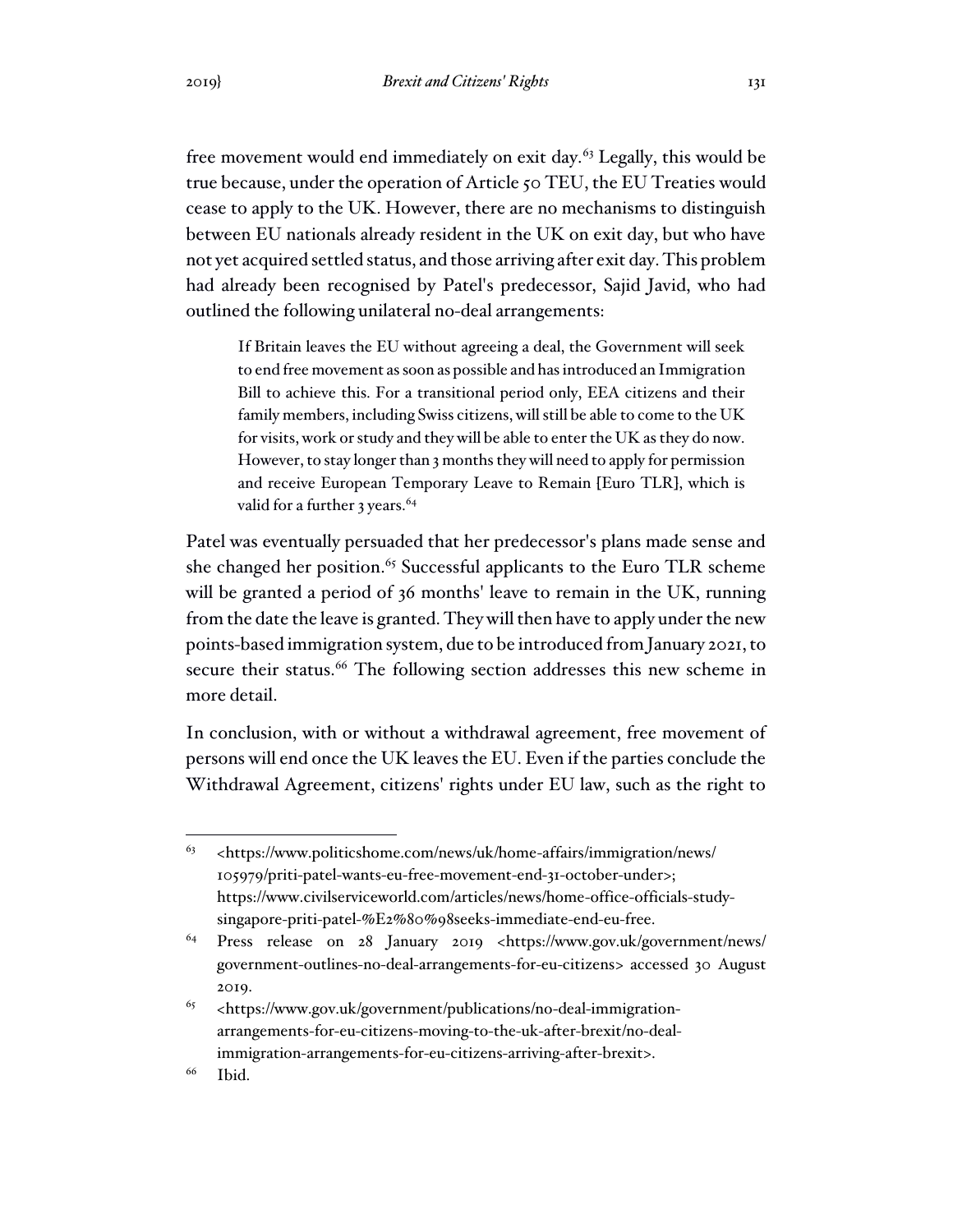residence and access to social security, will apply only to a small portion of the population, that is, only those who have/will acquire their rights before the end of the transition period. A no-deal scenario will bring an end to free movement, leaving many people, including UK nationals in the EU, without the security they have enjoyed for almost five decades.

### III. THE FUTURE MOBILITY FRAMEWORK

Unlike the citizens' rights provisions which were negotiated during Phase I for EU citizens living in the UK and UK citizens in the EU, the future mobility regime will be negotiated as part of the framework for the future relationship between the UK and the EU. The agreement for the future relationship falls outside the scope of the WA under Article 50 TEU. The WA must only 'take account' of the framework for the future relationship.<sup>67</sup> The non-binding Political Declaration $^{68}$  on the future relationship annexed to the WA provides brief indicators of the future mobility framework. Its content reflects the UK's decision to end free movement of persons between the Union and the UK.<sup>69</sup> The document calls for visa-free travel for shortterm visits.<sup>70</sup> It also states that the parties agree to consider conditions for entry and stay for purposes such as research, study, training and youth exchanges, in addition to temporary stays for business purposes.<sup>71</sup> The parties further agree to consider addressing social security coordination in the light of future movement of persons.<sup>72</sup>

On the UK side, the Government published its vision of its future immigration regime, not just for EU nationals but those from the rest of the world, in the December 2018 White Paper on immigration ('the White

 $67$  Art 50(2) TEU.

<sup>&</sup>lt;sup>68</sup> 'Political Declaration Setting Out the Framework for the Future Relationship between the European Union and the United Kingdom', 22 November 2018, XT 21095/18 <https://www.consilium.europa.eu/media/37059/20181121-cover-politicaldeclaration.pdf> accessed 30 August 2019.

<sup>69</sup> Ibid. para 50.

<sup>70</sup> Ibid. para 52.

 $7<sup>I</sup>$  Ibid. para 53.

 $7<sup>2</sup>$  Ibid. para 54.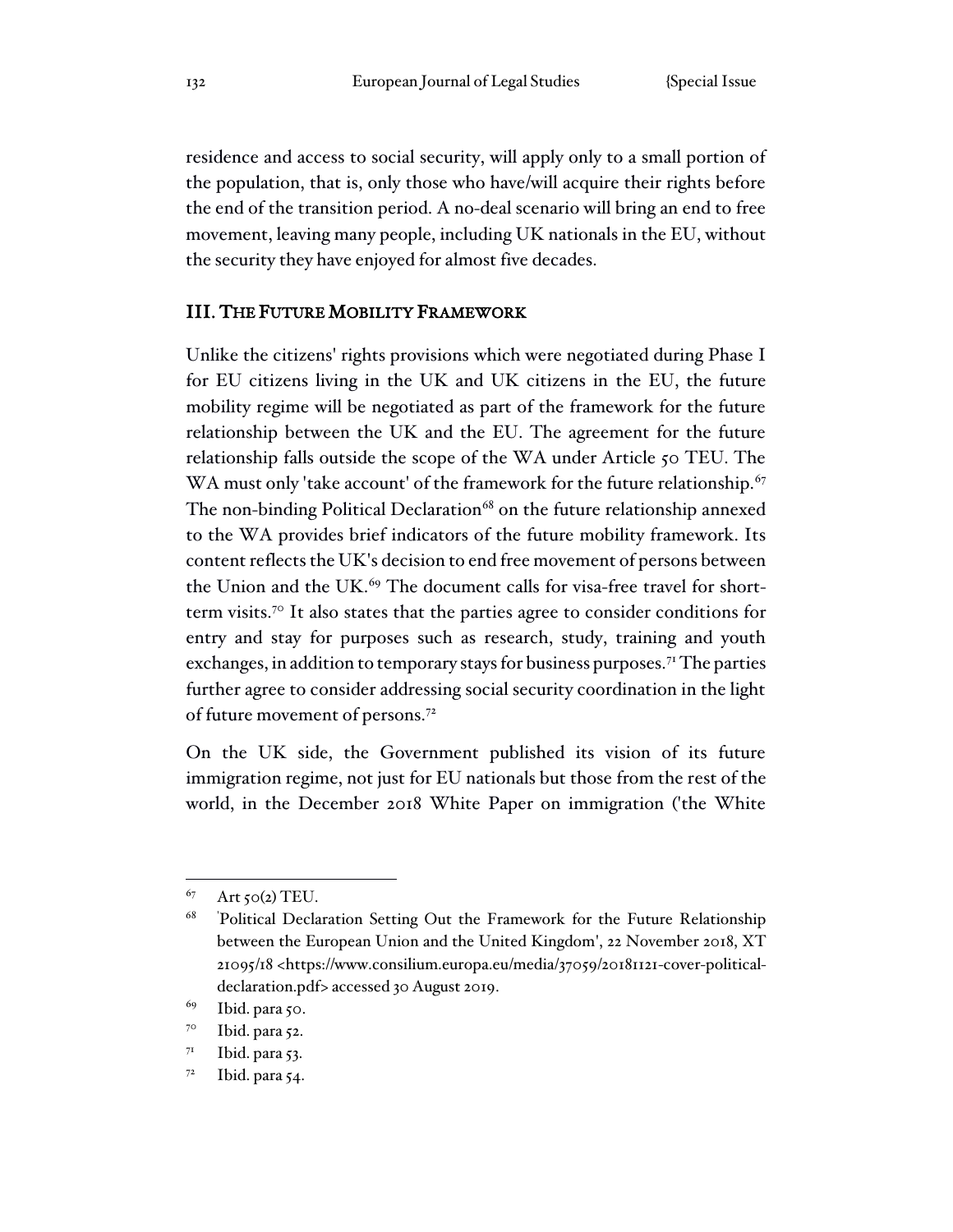Paper').<sup>73</sup> The White Paper follows almost all of the recommendations of the Migration Advisory Committee's (MAC) 18 September 2018 Report on Migration ('MAC Report').<sup>74</sup> Both documents largely reflect the UK Government's position on future immigration laid out in the so-called Chequers Plan published in July 2018.<sup>75</sup>

The UK Government's proposals are built on two assumptions. Firstly, the White Paper is based on the premise that UK immigration policy is not included in an agreement on the future EU-UK relationship. The central principle of immigration policy proposed in the White Paper is to grant EU citizens no more favourable treatment than citizens from non-EU States. However, while the UK, upon its withdrawal from the EU, will be able to decide unilaterally on its immigration policy, its policies will nevertheless be subject to the conclusion of negotiations between the EU and the UK on their future relationship. The Chequers Plan of July 2018, the first coherent attempt by the UK to set out what it wanted out of the future relationship between the UK and the EU,<sup>76</sup> while otherwise largely in line with the White Paper, focuses on the need to obtain reciprocal immigration arrangements with the EU and does not mention that EU citizens and non-EU nationals will be treated alike. That is, unlike the White Paper, which focuses on the single regime for all nationalities, the Chequers Plan is based on a plan to agree a new and deep trade deal with the EU without obliging the

<sup>73</sup> The UK's future skills-based immigration system, December 2018, Cm 9722 <https://assets.publishing.service.gov.uk/government/uploads/system/uploads/att achment\_data/file/766672/The-UKs-future-skills-based-immigration-systemaccessible-version.pdf> accessed 30 August 2019.

<sup>74</sup> Migration Advisory Committee, 'EEA Migration in the UK: Final Report' <https://assets.publishing.service.gov.uk/government/uploads/system/uploads/att achment\_data/file/741926/Final\_EEA\_report.PDF> accessed 30 August 2019.

<sup>&</sup>lt;sup>75</sup> 'The Future Relationship between the United Kingdom and the European Union', July 2018, Cm 9593 <https://static.rasset.ie/documents/news/2018/07/the-futurerelationship-between-the-united-kingdom-and-the-european-union-webversion.pdf> accessed 30 August 2019.

<sup>76</sup> <https://assets.publishing.service.gov.uk/government/uploads/system/uploads/ attachment\_data/file/786626/The\_Future\_Relationship\_between\_the\_United\_K ingdom\_and\_the\_European\_Union\_120319.pdf>.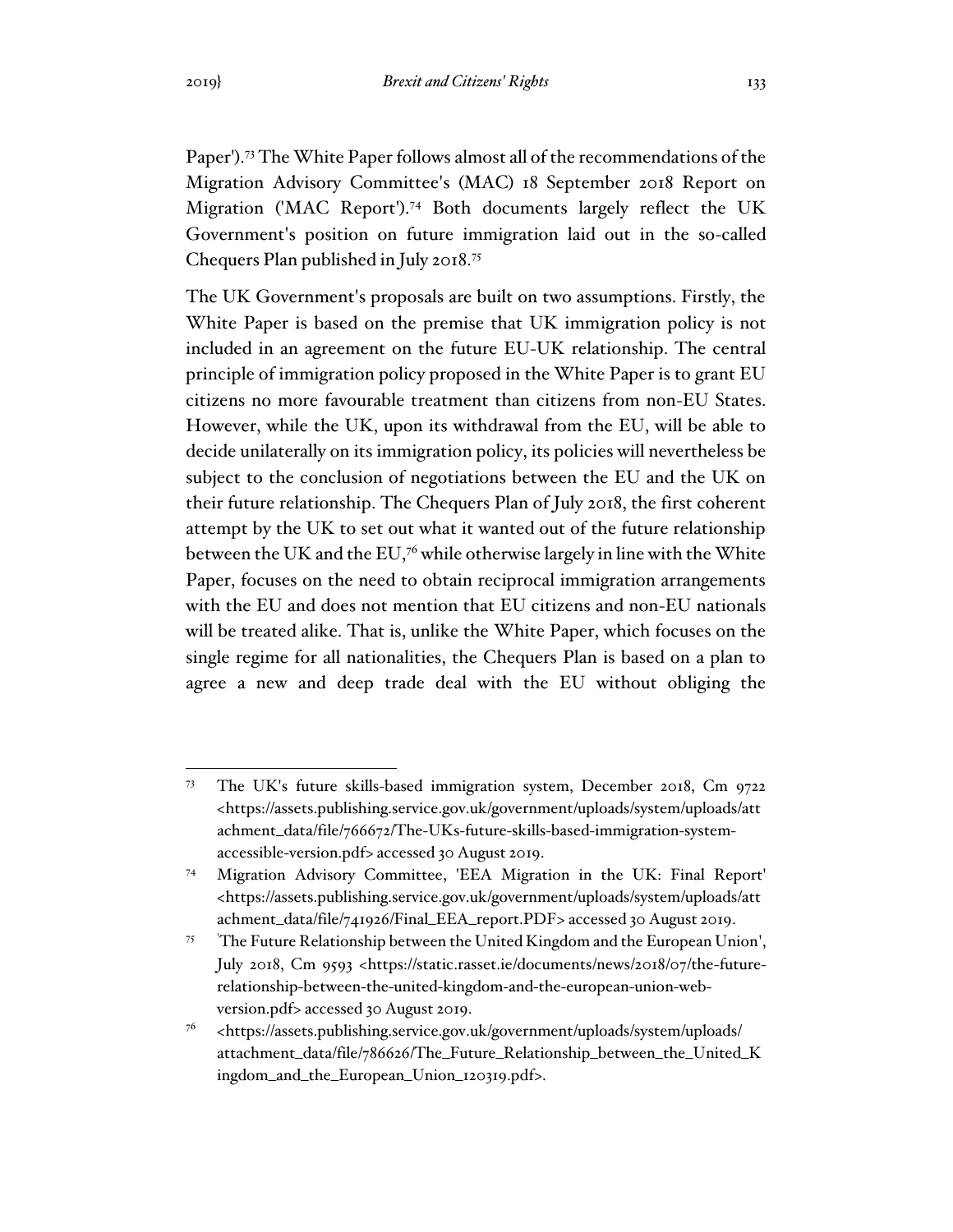Government to establish a single immigration regime for EU and thirdcountry nationals.

Secondly, some elements of the new regime are based on the assumption that there will be a transition period.<sup>77</sup> Specifically, the White Paper lays out the EU Settlement Scheme discussed above, which will be implemented during the transition period. According to the White Paper, the new immigration system will start to operate from the end of this transition period.<sup>78</sup> While in case of a no-deal Brexit the UK Government has committed itself to continue running the EU Settlement Scheme for those resident in the UK by exit day, and the EuroTLR scheme for new arrivals from the EU, EEA and Switzerland, it is likely that a points-based, skills-based immigration system will be adopted in the event of a no-deal Brexit.<sup>79</sup>

Keeping these two assumptions in mind, we now address the content of the post-Brexit immigration system as proposed in the White Paper.

#### *1. The Post-Brexit Immigration System: Introduction*

The cornerstone of the new UK immigration system proposed in the White Paper is that, following the transition period (if any), during which the status quo will remain, free movement of persons – a fundamental freedom under EU law – will end. Following the transition period, non-nationals coming to the UK, including EU citizens, who intend to work, study or join family will need permission to do so, normally in the form of an electronic status which must be obtained before coming to the UK. The same holds true for British citizens entering an EU Member State as a non-EU national (though this is subject to EU rules).<sup>80</sup> These UK reforms will not apply to citizens of the Republic of Ireland, who are covered by arrangements made between Ireland

<sup>77</sup> See Armstrong in this issue.

<sup>78</sup> The White Paper 9.

<sup>79</sup> <https://www.gov.uk/government/publications/home-secretary-tasks-mac-onaustralian-style-points-based-immigration-system>.

<sup>&</sup>lt;sup>80</sup> Regulation (EU) 2019 /592 of the European Parliament and of the Council of 10 April 2019 amending Regulation (EU) 2018/1806 listing the third countries whose nationals must be in possession of visas when crossing the external borders and those whose nationals are exempt from that requirement, as regards the withdrawal of the United Kingdom from the Union.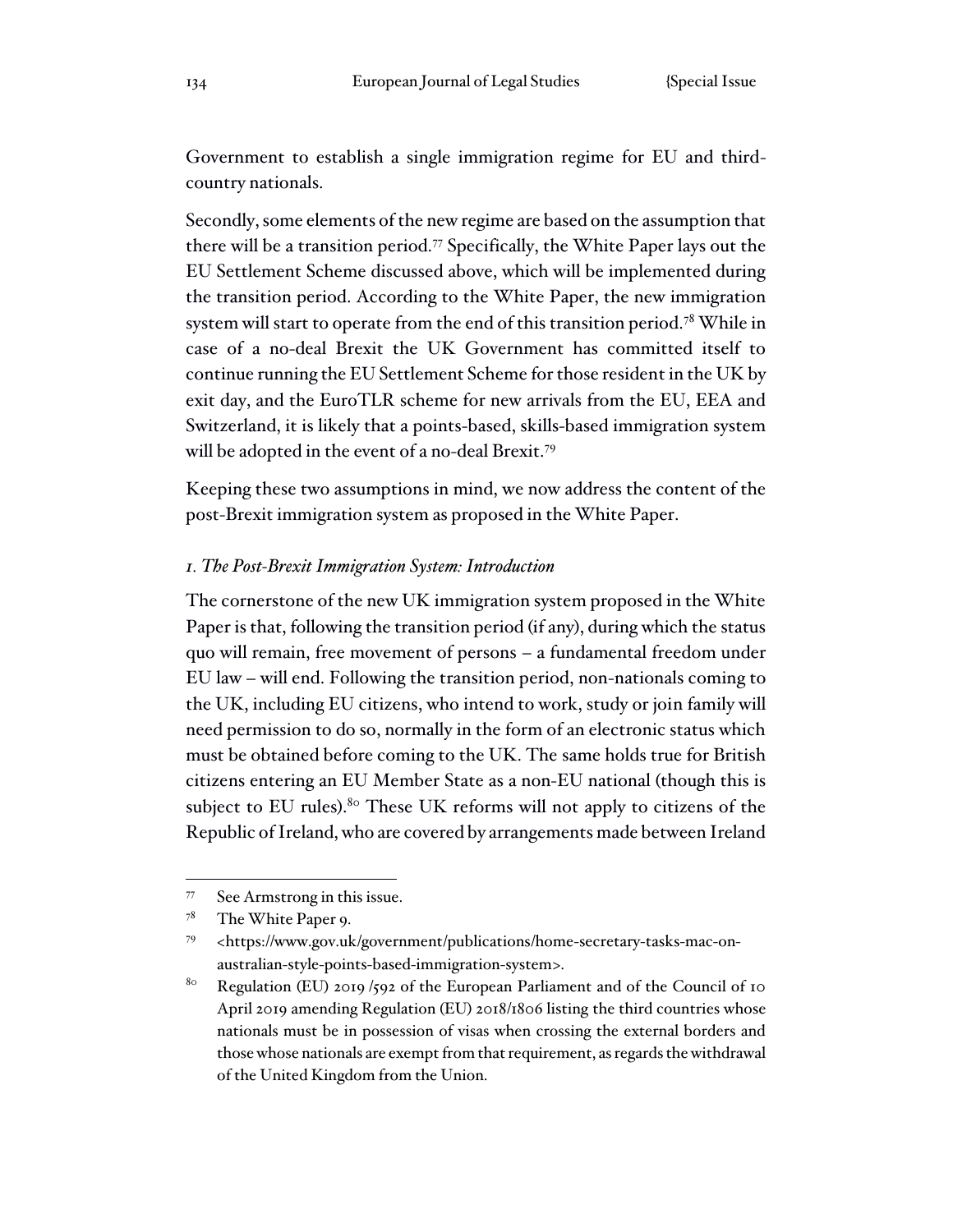and the UK under the Common Travel Area (CTA) before the UK's accession to the EU.

As we have seen, the essential feature of the immigration policy under the White Paper is the replacement of a two-tier immigration system for (i) non-EU nationals and (ii) EU citizens with a single immigration regime. The policy is consistent with the post-2016 referendum pledge, so often expressed by the then Prime Minister Theresa May, to introduce a controlled migration regime.<sup>81</sup> The perception was that the almost unrestricted migration from the EU was pushing up numbers of immigrants to the UK to unsustainable levels and thereby preventing the UK delivering on the Conservative Party's election manifesto pledge of reducing immigration to the tens of thousands.<sup>82</sup> In practice, however, non-EU migration, over which the UK Government has always had full control, has been higher than EU migration. Long-term EU immigration has fallen since 2016 and is at its lowest since 2013. $83$  Longterm non-EU immigration has gradually increased over the last five years to similar levels as those seen in 2011.<sup>84</sup> As the Office for National Statistics points out,

long-term international net migration data show that migrants continued to add to the UK population as an estimated 258,000 more people moved to the UK with an intention to stay 12 months or more than left in the year ending December 2018. Over the year, 602,000 people moved to the UK (immigration) and  $343,000$  people left the UK (emigration).  $85$ 

 $84$  Ibid.

<sup>&</sup>lt;sup>81</sup> For example, in her Lancaster House speech of 17 January 2017, then-Prime Minister Theresa May stated 'As Home Secretary for six years, I know that you cannot control immigration overall when there is free movement to Britain from Europe' (full text of the speech available at: https://static. rasset.ie/documents/news/theresa-may-speech.pdf, accessed 30 August 2019).

<sup>&</sup>lt;sup>82</sup> The Conservative Party, 'The Conservative Manifesto 2017', 54 <https://www.conservatives.com/manifesto> accessed 30 August 2019.

<sup>&</sup>lt;sup>83</sup> Office of National Statistics, 'Migration Statistics Quarterly Report: February 2019' <https://www.ons.gov.uk/peoplepopulationandcommunity/populationand migration/internationalmigration/bulletins/migrationstatisticsquarterlyreport/fe bruary2019#non-eu-net-migration-has-increased-while-eu-net-migration-hasdecreased> accessed 30 August 2019.

<sup>85</sup> Office of National Statistics, 'Migration Statistics Quarterly Report: May 2019', <https://www.ons.gov.uk/peoplepopulationandcommunity/populationandmigrati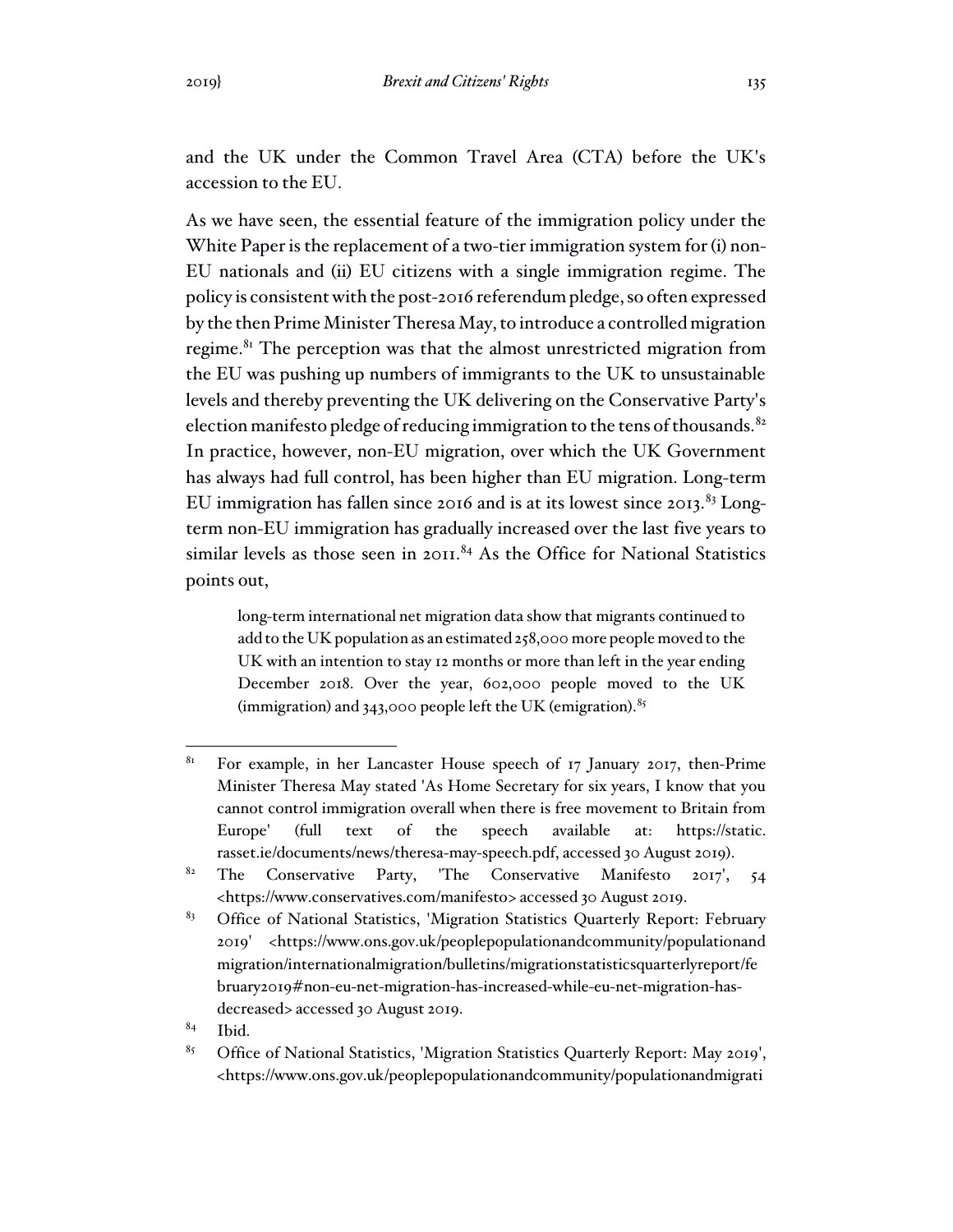The current two-tier system allows only highly skilled workers from outside the EU to be admitted to the UK, while workers of all skill levels can be admitted from the EU. This regime will be replaced with a single route which gives access to highly skilled workers from all countries. Those EU citizens arriving in the UK after the new UK regime has been introduced will be subject to the single immigration policy applicable to persons of all nationalities. Highly skilled workers will be allowed to bring dependents, to extend their stay and switch to other immigration routes (e.g. specialist route, such as scientific researchers), and, in some cases, to settle permanently. The proposed scheme establishes different regimes for (i) visitors, (ii) workers, and (iii) others (students, self-employed, pensioners).

#### *2. Visitors*

There will be no visa requirement for EU citizens coming to the UK as visitors.<sup>86</sup> This includes, for example, tourists and those coming to see their friends and family. The White Paper anticipates a reciprocal arrangement from the EU. The proposals concerning visitors laid out in the White Paper therefore reflect the guidelines suggested in the July 2018 Chequers Plan, which calls for a reciprocal visa-free regime for short-term visitors. Most visitors will be able to stay in the UK for up to six months. Visitors may not study for more than 30 days, work or access public funds.

The visitors category also covers short-term business activity, such as coming to the UK for meetings to negotiate and sign business contracts, presentation of research, collaboration, collaboration with UK colleagues on specific projects, working with companies who have bought goods from a foreign manufacturer or where a UK company is supplying a company overseas, coming to UK to investigate and secure funding, etc. Save for some exceptions, paid activity is not generally permitted.

on/internationalmigration/bulletins/migrationstatisticsquarterlyreport/may2019> accessed 30 August 2019.

<sup>&</sup>lt;sup>86</sup> The White Paper, para 11, p 12.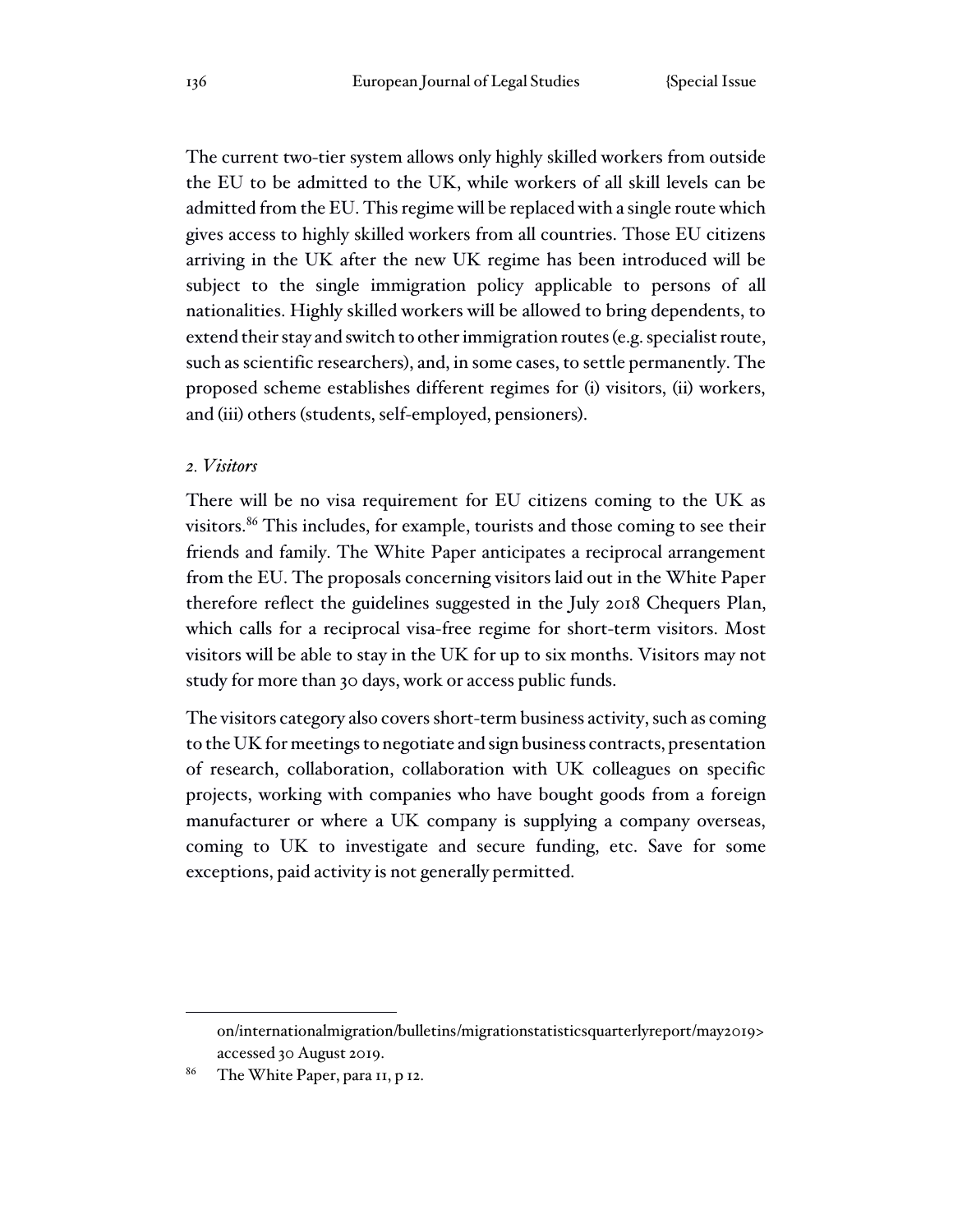Those seeking to stay permanently in the UK to work will be required to get prior permission. The White Paper envisages two new work routes:

1. One for skilled workers entitled to stay for longer periods, to bring dependents and in some cases to settle permanently, who will mainly $87$  need to be sponsored by an employer – this will be open to migrants of all nationalities.

2. Another for temporary short-term workers at all skill levels, not sponsored, but subject to strictly defined conditions. This will be a transitional route and will only be open to migrants from specified low-risk countries.

# A. Skilled workers

Currently, skilled workers mainly come to the UK on a Tier 2 visa. This is a bureaucratic and expensive process.<sup>88</sup> As it currently stands, organisations wishing to employ non-EEA nationals must hold a Tier 2 sponsor licence. The application fee for the licence varies depending on whether an organisation is considered to be a small company  $(\text{\textsterling}536)$  or a medium/large company (£1,476). Once an organisation has a sponsor licence, it will then need to issue a Certificate of Sponsorship to any individuals who are to be sponsored, the cost of which is £199. In addition, in 2017, the Immigration Skills Charge was introduced. The charge (£1,000 per year in the case of large companies and £364 per year for small companies) applies in the majority of other circumstances.<sup>89</sup> In addition, there is a health surcharge (£400 per person per year<sup>90</sup>) as well as the visa charge itself (£1220 per person).

 $87$  There will be some exceptions from the requirement for skilled workers to be sponsored by their employer, such as in relation to innovative industries. For example, supernumerary researchers who come to the UK under the skilled work route may be supported by Awards and Fellowships and members of established research teams may be sponsored by UK Higher Education Institutions and the Research Councils, see the White Paper, para 6.7, p 45.

<sup>88</sup> See further Kern Alexander, Catherine Barnard, Eilís Ferran, Andrew Lang and Niamh Moloney, *Brexit and Financial Services* (Hart Publishing 2018) ch 2.

<sup>&</sup>lt;sup>89</sup> The charge is not payable in relation to those who are switching from the Tier 4 to Tier 2 category.

<sup>90</sup> <https://www.gov.uk/healthcare-immigration-application/how-much-pay>.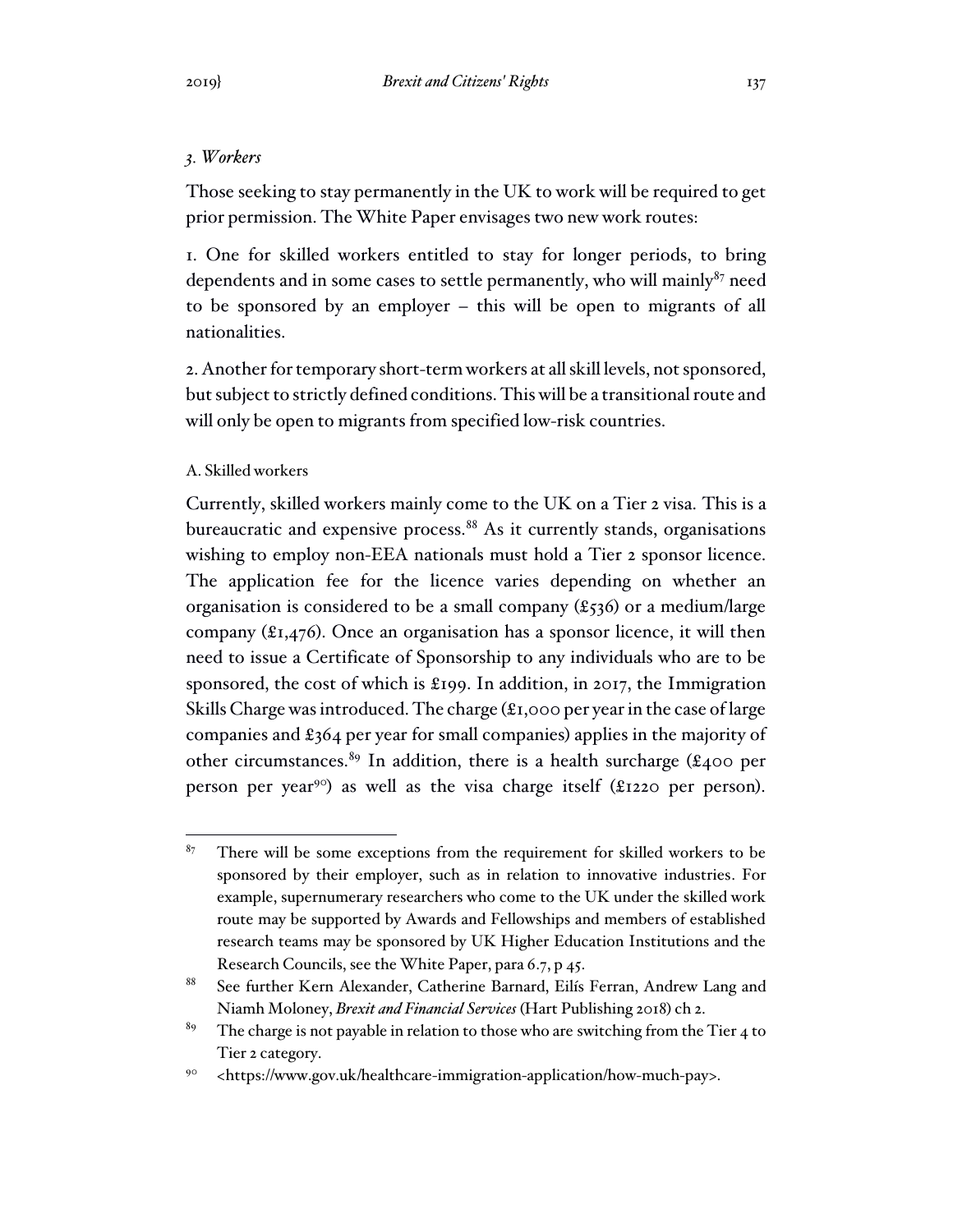Employers must also satisfy the 'resident labour market test' (RLMT), advertising the job for 28 days and considering applications from resident workers before offering it to a non-resident person. The individual must also have the requisite level of skill and pay (see below).<sup>91</sup> These financial and procedural burdens may provide a disincentive to organisations to employ foreign workers. Once a single immigration regime is introduced, EEA nationals will be subject to the same Tier 2 visa requirements as non-EEA nationals. However, the White Paper proposes eliminating a number of significant restrictions currently in place.

Firstly, the White Paper suggests a significant change as to the volume of immigration: the current cap of 20,700 places a year for skilled workers is to be eliminated and a no-limit system is to be introduced. Secondly, the White Paper considers abolishing the resident labour market test (RLMT) to reduce the administrative burdens on employers currently using the non-EEA system. The document implies that the RLMT does not offer effective protection against employers seeking migrant labour when domestic alternatives are available.<sup>92</sup> Instead, according to the Migration Advisory Committee (MAC), the best way to protect against employers under-cutting UK-born workers is a 'robust approach to salary thresholds and the Immigration Skills Charge'.<sup>93</sup> Thirdly, the White Paper suggests lowering the points-based skills threshold to cover current workers with intermediate skills. Under the current system, non-EU workers with intermediate skills are unable to come to UK on the high-skilled route (Tier 2), which is limited to occupations at Regulated Qualification Framework (RQF) 6 and above (i.e. graduate and postgraduate level jobs). The White Paper proposes to open the skilled workers route to workers from RQF 3 upwards. In its report, MAC recommended maintaining the minimum salary threshold of £30,000 for those with intermediate skills if the skilled route is expanded to include intermediate skills, although this proposal is now being reviewed.<sup>94</sup> The

<sup>91</sup> <https://www.gov.uk/guidance/immigration-rules/immigration-rules-appendix-jcodes-of-practice-for-skilled-work>.

<sup>&</sup>lt;sup>92</sup> The White Paper, 143.

<sup>93</sup> MAC Report, para 7.34.

<sup>94</sup> 'Sajid Javid orders review into £30,000 salary threshold for immigrants post-Brexit' (PoliticsHome, 24 June 2019) <https://www.politicshome.com/news/uk/politics/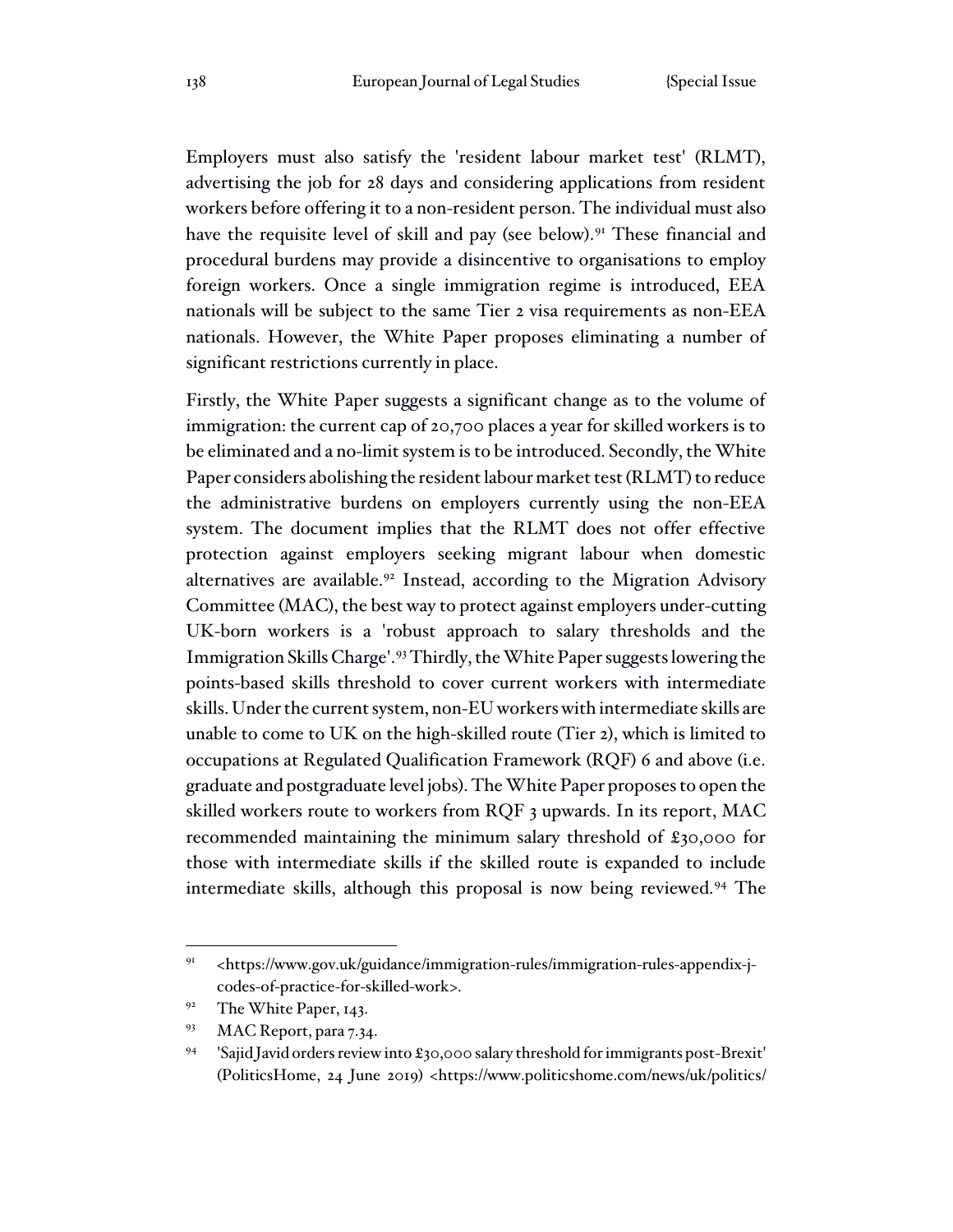£30,000 minimum salary requirement is currently met by 40 per cent of existing jobs in the UK. How this number would correlate with post-Brexit statistics is yet to be seen. The White Paper leaves the question of the salary threshold open.

Skilled workers will have a range of entitlements (e.g. to bring their dependants). They will be allowed to settle in the UK after a period of five years.

#### B. Workers at All Skills Levels

The White Paper does not suggest opening an immigration route for unskilled labour, thus maintaining the current policy for non-EU citizens, except possibly for seasonal agricultural workers. There will be no general use of schemes tailored to particular industries. There will, however, be flexibility for short-term workers.

The White Paper suggests that during the transitional period, there should be a new route for temporary short-term workers from specified countries (e.g. low-risk countries)<sup>95</sup> at any skill level to come to work in the UK. This route will be narrow: it will not only be subject to visa requirements, but there will also be restrictions on nationalities (e.g. only nationals of low risk countries with which the UK negotiates migration commitments and mobility proposals) and duration.<sup>96</sup> The temporal scope will also be limited to a maximum of twelve months, to be followed by a cooling-off period of a further twelve months to prevent long-term working. This means that a short-term worker who has worked in the UK for 12 months will not be able to return to work during the following 12 months. The possible need to extend a route for temporary workers post-transition period will be considered by 2025.<sup>97</sup>

news/104817/sajid-javid-orders-review-%C2%A330000-salary-thresholdimmigrants-post> accessed 30 August 2019.

<sup>95</sup> The White Paper does not indicate whether EU Member States will fall under the category of low-risk countries. The current list of low-risk countries is available here: <https://www.gov.uk/guidance/immigration-rules/immigration-rules-appen dix-h-tier-4-documentary-requirements> accessed 30 August 2019.

<sup>&</sup>lt;sup>96</sup> The White Paper, paras 26-32, pp  $16-17$ .

<sup>97</sup> Ibid. para 31, p 17.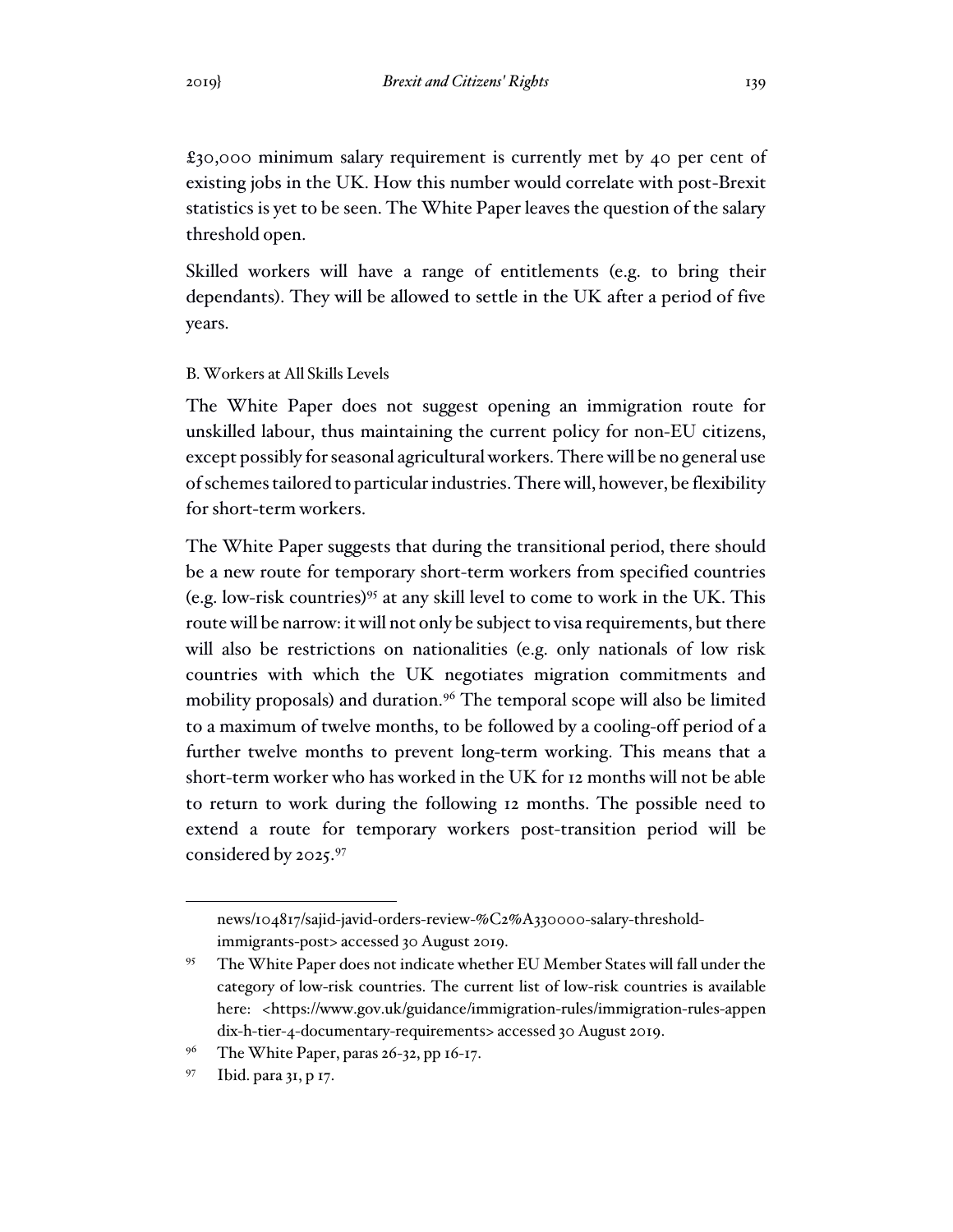## *4. Other*

The new immigration regime will not affect the number of EU students coming to study in the UK. As per the current situation, the White paper foresees no limit on the number of international students coming to study in the UK. However, EU students will be subject to the same arrangements as students from the rest of the world, including the requirement to be sponsored by the institution at which they are studying.<sup>98</sup> Upon graduating with an undergraduate degree from a UK university, students will be able to remain in the UK for six months after completing their studies.<sup>99</sup>

The White Paper states that self-employed persons coming from EEA countries may be able to come to the UK through a variety of routes such as the entrepreneur route (if they meet the eligibility criteria, including a requirement to have access to at least £50,000 in investment funds).<sup>100</sup> In addition, the self-employed may be able to use the new skilled worker route, under temporary work routes, or enter as service suppliers through Mode 4 arrangements (see below).

The White Paper notes that 'leaving the EU means that for the first time in generations we can take control of the social security system we apply to EU citizens'.<sup>101</sup> Under the new regime, social benefits will only be available once a person has made significant contributions to the UK economy. Accordingly, only EU pensioners with settled status or pre-settled status will be able to access healthcare, pensions, and other benefits and services in the UK. Depending on reciprocal agreement with the EU, pensioners should retain the option to export their state pension.<sup>102</sup>

For those seeking controls on migration, the new immigration regime is clearly beneficial; for those who lament the demise of free movement, the new regime will disappoint. It seems the latter group is growing. While the government's policy is responding to the concerns raised in 2016, the state of affairs is starting to change: EU immigration numbers continue to fall and

 $101$  Ibid. para 14.7, p 96.

<sup>98</sup> Ibid. para 7.7, p 63.

<sup>99</sup> Ibid. para 7.13, p 64.

<sup>&</sup>lt;sup>100</sup> Ibid. 148.

<sup>&</sup>lt;sup>102</sup> Ibid. para 14.8, p 96.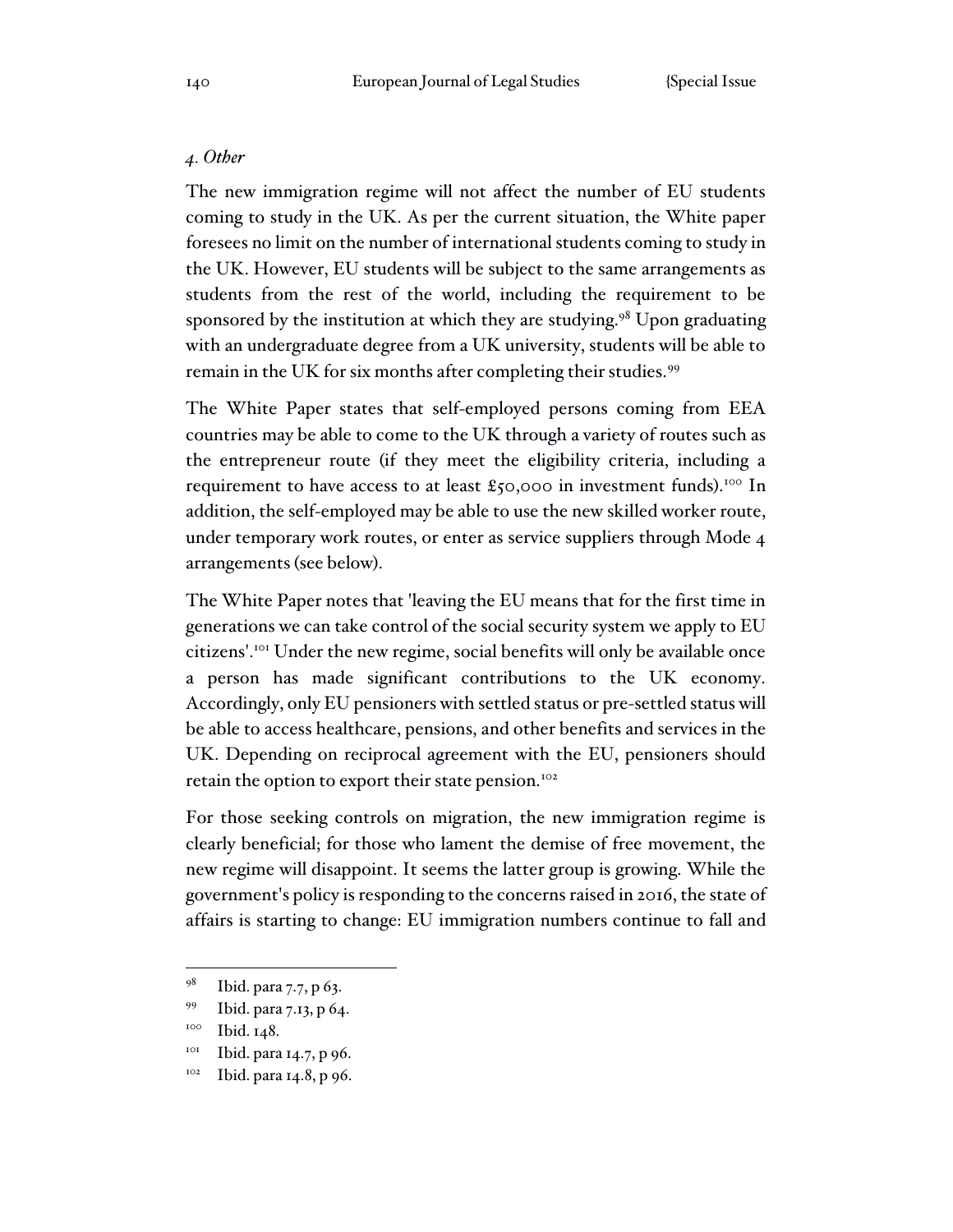public attitudes towards migration are not the same as they were at the time of the referendum. An Ipsos Mori online survey has revealed a positive shift in the attitudes to immigration in the years following the Brexit referendum. In 2015, around 35 per cent of Britons saw immigration as positive; that number has risen to 45 per cent since 2016.<sup>103</sup> The trend is reversed with respect to those who see immigration as negative for UK: around 41 per cent in 2015 and 31 per cent in 2018.<sup>104</sup> Immigration is, of course, different from free movement. Nevertheless, while the majority of Britons are still in favour of reduced migration<sup>105</sup>, there is now more recognition of how much immigrants contribute to the UK, with 51 per cent noting that the discussions over the past few years have highlighted this point.<sup>106</sup> Another recent study found that there is a generational difference in the shift of attitudes towards migration between 2002 and 2017.<sup>107</sup> According to this study, those born between approximately 1920 and 1960 are among the most negative about immigration, whereas there is a small but significant shift towards more positive attitudes among the younger generations.

In summary, the framework for the new immigration system laid out in the government's White Paper has nothing in common with free movement enjoyed under EU law. Instead of allowing unrestricted immigration from the EU, the new regime places EU nationals in the general customs queue with travellers from other third countries. While the discussed regime was published under Theresa May's administration, there has so far been no indication that the new Prime Minister Boris Johnson would offer EU citizens any greater privileges. It is yet to be seen what reciprocal system will

 $106$  Ibid.

<sup>103</sup> Ipsos MORI, 'Attitudes towards immigration: Survey conducted on behalf of IMiX' <https://www.ipsos.com/ipsos-mori/en-uk/britons-are-more-positivenegative-about-immigrations-impact-britain> accessed 1 September 2019.

<sup>104</sup> Ibid.

<sup>&</sup>lt;sup>105</sup> The Migration Observatory, 'UK Public Opinion toward Immigration: Overall Attitudes and Level of Concern' <https://migrationobservatory.ox.ac.uk/ resources/briefings/uk-public-opinion-toward-immigration-overall-attitudes-andlevel-of-concern/> accessed 1 September 2019.

<sup>&</sup>lt;sup>107</sup> Lauren McLaren, Anja Neundorf and Ian Paterson, 'Diversity and Perceptions of Immigration: How the Past Influences the Present' NICEP Working Paper:2019- 01 <https://nicep.nottingham.ac.uk/wp-content/uploads/2019/07/2019-01- Mclaren-Neundorf-Paterson.pdf> accessed 1 September 2019.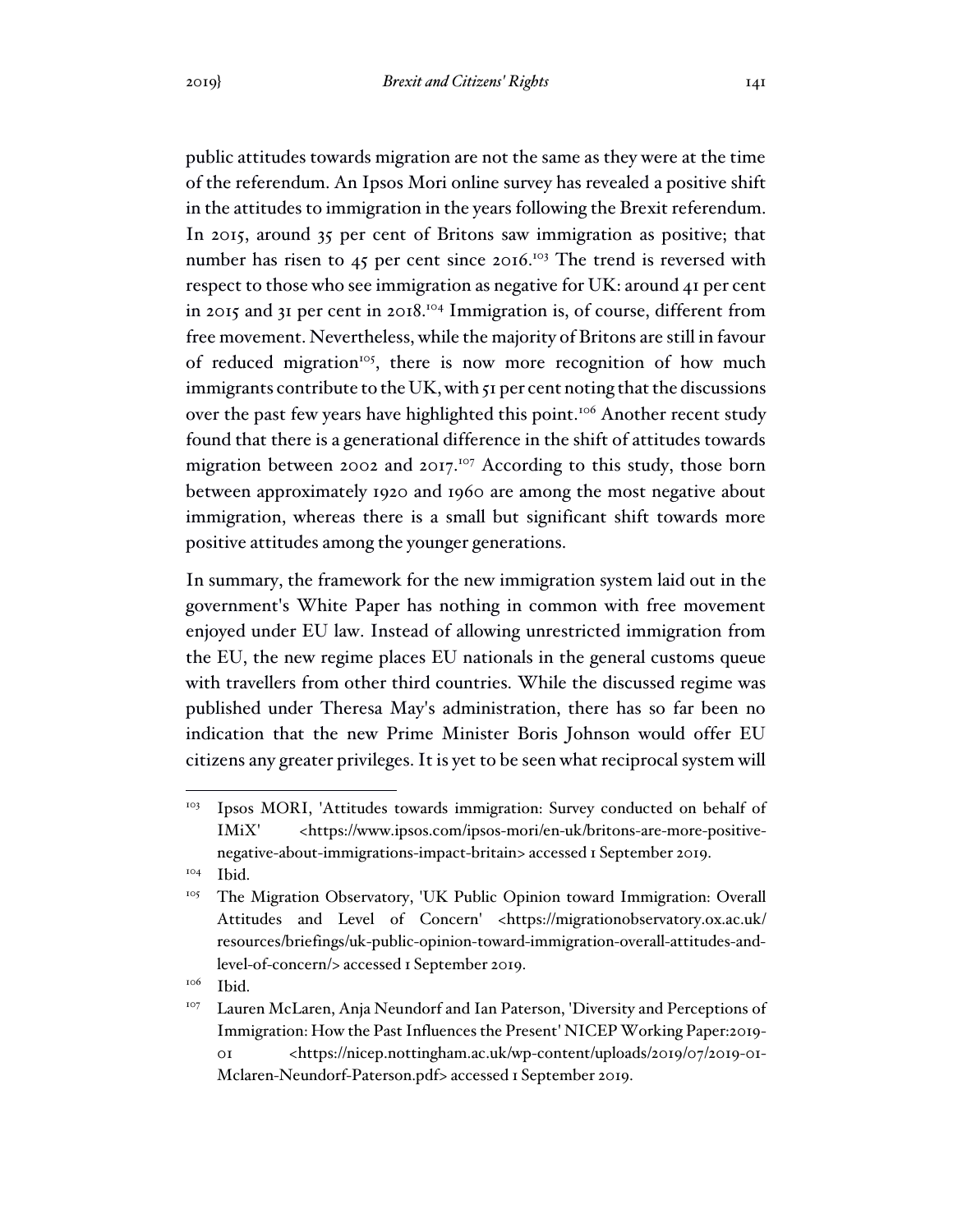be adopted by the EU, but it is highly unlikely that it will offer Britons anything close to free movement either.

# IV. INTERNATIONAL MOBILITY

We have so far focused on the UK's planned immigration regime. However, as we have seen, this regime does not take into account what might be agreed in a future trade agreement with the EU, which is subject to Phase II of any negotiations. While we are still waiting for the second phase of negotiations to start, the following section will look at international mobility rules and the EU's dealings with third countries in order to explore the possible future EU-UK arrangement. In this section we look at the international context, namely Mode 4 mobility under the General Agreement on Trade in Services (GATS) and Free Trade Agreements (FTAs) negotiated by the EU with third countries, before addressing UK's Mode 4 access post-Brexit (subsection 1). Subsection 2 will briefly address another cornerstone international rule of mobility – the most-favoured-nation clause (MFN) – and its implications for a future FTA between the UK and the EU. It will be suggested that neither Mode 4 mobility nor mobility under the EU's association agreements (AAs) is anywhere near the notion of free movement as currently understood.

## *1. Mobility under Mode 4*

The basis of any international regime on economic mobility of nationals from other countries lies in the GATS under the WTO regime.<sup>108</sup> Labour was excluded from the WTO framework for a long time. However, during the Uruguay Round negotiations in the 1990s, labour was included in the WTO regime through GATS commitments. GATS access covers four modes:

- cross-border supply ('Mode 1'): services supplied from one country to another (e.g. GATS Article I:2(a)
- consumption abroad ('Mode 2'): consumers or firms making use of a service in another country such as tourism (GATS Article I:2(b)

<sup>&</sup>lt;sup>108</sup> See Sacerdoti and Mariani in this issue.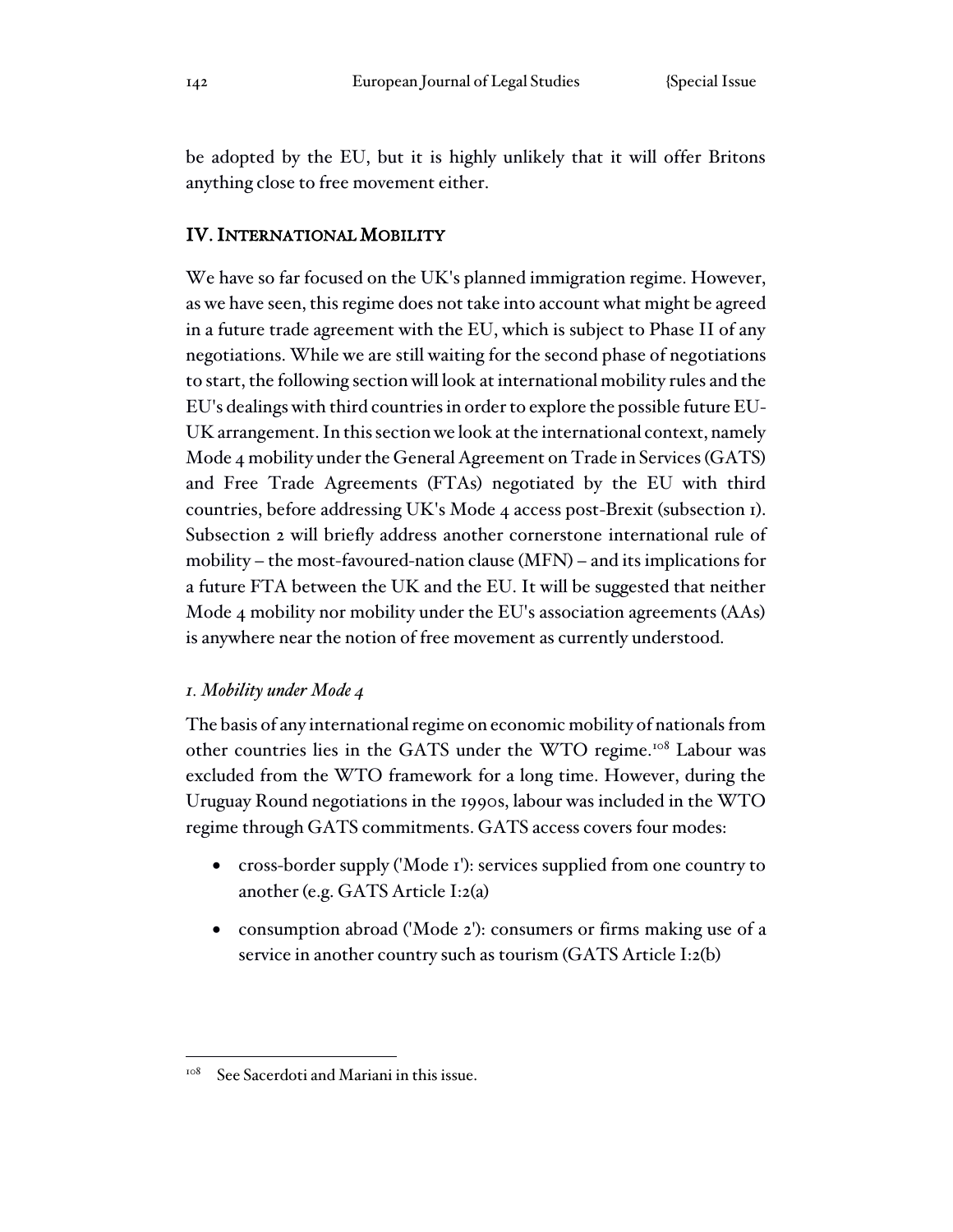- commercial presence ('Mode 3'): a foreign company setting up subsidiaries or branches to provide services in another country (GATS Article I:2(c)
- presence of natural persons ('Mode 4'): individuals travelling from their own country to supply services in another (GATS Article I:2(d)

The term 'Mode 4' therefore refers to one of the four ways through which services can be supplied internationally.<sup>109</sup> The fourth mode signifies trade in services through presence of natural persons, i.e. natural persons who are either service suppliers themselves or who work for a service supplier and who travel from one state to another to provide a service. Mode 4 does not cover persons seeking access to employment in the host state; it is restricted to temporary entry for business purposes. Mode 4 access is of particular relevance to this article. What is noteworthy is that it is about *temporary* provision of services only, not permanent immigration which makes it essentially different to the free movement regime enjoyed by EU nationals in the EU Member States.

### A. Mode 4 Access under GATS

Calls have been made to expand Mode 4 access under the WTO framework, most notably in the Hong Kong Ministerial Conference in December 2005.<sup>110</sup> However, liberalisation under GATS Mode 4 remains rather limited. In most cases, Member States of the WTO did not initially bind themselves to Mode 4 access and then qualified this general exemption by granting admission to selected categories of service providers, primarily persons linked to a commercial presence (e.g. intra-corporate transferees) and highly skilled persons (managers, executives and specialists). This is often referred to as a 'positive listing' method: sectors where access is granted are expressly listed and commitments do not apply unless the sector and/or specific subsector is inscribed in the schedule. For example, France, Belgium, the Netherlands, Spain and Italy are not committed to GATS Mode 4 for legal

<sup>&</sup>lt;sup>109</sup> Peter van den Bossche, *The Law and Policy of the World Trade Organization: Text*, *Cases, Materials* (2nd edn, Cambridge University Press 2012) 486.

<sup>&</sup>lt;sup>110</sup> See Annex C to Ministerial Declaration: Annexes, Adopted on 18 December 2005 <https://www.wto.org/english/thewto\_e/minist\_e/min05\_e/final\_annex\_e.htm> accessed 30 August 2019.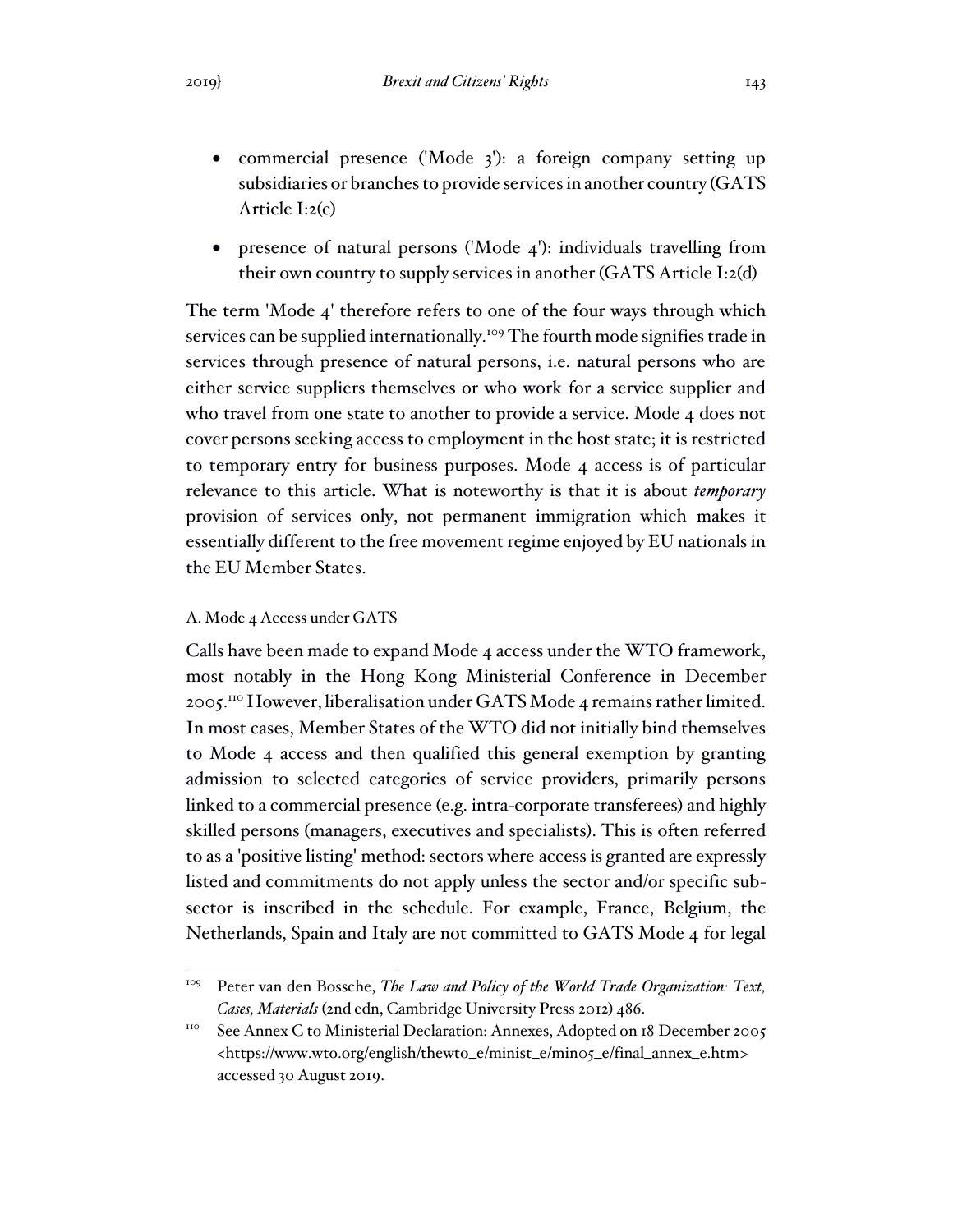services. Therefore, falling back exclusively on GATS mobility provisions in the post-Brexit UK-EU trade relations would pose a significant risk for the UK's services sector: on the one hand, this would increase the risk of skilled labour shortage in the UK; on the other hand this would limit the scope of UK services being exported to the EU. This could have serious consequences given that the EU is the single largest destination for UK service providers.

While trade in services under Mode 4 remains a very small part of overall trade in services (around 1-2 per cent)<sup>111</sup>, the reasons for limited access under Mode 4 include political concerns (lack of control over immigration), regulatory concerns (how to check on the qualifications and skill levels of those proposing to come to the host country), concerns of temporary entry leading to permanent entry, and fears that national labour markets might be undermined by lower-wage foreign services suppliers (so-called 'social dumping').<sup>112</sup>

In the absence of any special arrangement, such as a free trade agreement, Mode 4 access under GATS, where agreed, is the default position under international law and will be the applicable legal regime for UK nationals wishing to provide their labour in EU Member States. Due to its temporary nature and limited sectoral scope, Mode 4 is far removed from the free movement concept. Accordingly, in case of a no-deal Brexit, access to the UK/EU would be highly restricted.

### B. Mode 4 Access under Free Trade Agreements

In addition to the basic WTO framework, somewhat more generous temporary movement provisions may be negotiated in broader trade or association agreements (AAs). In this section, we look briefly at the mobility clauses in a selection of FTAs to see if they provide a template for the future EU-UK relationship. Some of the agreements provide for full liberalisation of labour mobility, such as the EU, the European Free Trade Association, and

<sup>&</sup>lt;sup>111</sup> World Trade Organization, 'Movement of natural persons' <https:// www.wto.org/english/tratop\_e/serv\_e/mouvement\_persons\_e/mouvement\_perso ns\_e.htm> accessed 6 October 2019.

<sup>112</sup> 'Mode 4 of the GATS - An Overview', Ministry of Foreign Affairs of Japan <https://www.mofa.go.jp/policy/economy/event/sympo0301-6.pdf> accessed 6 October 2019.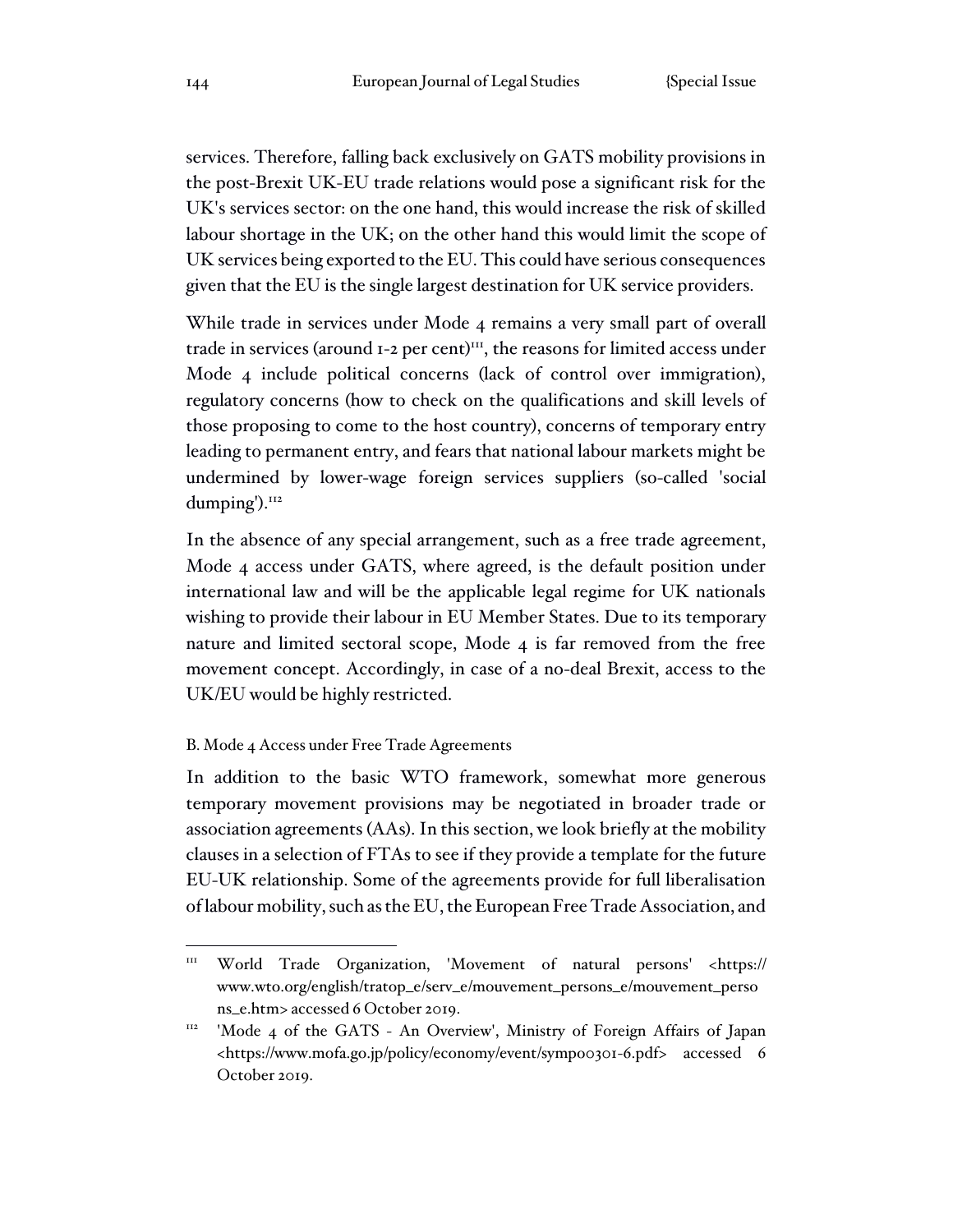the Australia–New Zealand Closer Economic Relations Trade Agreement. A number of other trade agreements, while not establishing the full free movement of workers, nevertheless go beyond the GATS rules. For example, the US–Jordan agreement covers a broadened range of service providers (e.g. independent traders).<sup>113</sup> Similarly, the EUROMED EU-Tunisia AA covers the movement of all workers, not just service suppliers,<sup>114</sup> while the ASEAN Framework Agreement<sup>115</sup> commits members to liberalising trade in services by expanding the depth and scope of liberalisation beyond those undertaken by Member States under the GATS. A similarly forward-looking approach is taken in the CARICOM Revised Treaty, which seeks to achieve full labour mobility through phased implementation for different skill categories.<sup>116</sup>

Mode 4 access is also typically provided for in the new-generation FTAs. The UK, as an EU Member State, is currently bound under the EU's FTAs with non-EU countries, such as the Comprehensive Economic and Trade Agreement (CETA) between the EU and Canada which entered into force provisionally in September 2017.<sup>117</sup>

FTAs focus primarily on trade in goods and services as well as investment promotion, which is facilitated by some form of movement of persons (e.g. service providers and investors travelling for business purposes). The White Paper, addressed in the previous section, as well as its predecessor MAC

 $113$  Agreement between the United States of America and the Hashemite Kingdom of Jordan on the Establishment of a Free Trade Area <https://ustr. gov/sites/default/files/Jordan%20FTA.pdf> accessed 30 August 2019.

 $114$  Article 64, Euro-Mediterranean Agreement Establishing an Association between the European Communities and their Member States, of the One Part, and the Republic of Tunisia, of the Other Part <https://library.euneighbours. eu/content/eu-tunisia-association-agreement> accessed 30 August 2019.

<sup>115</sup> Article 1(c), ASEAN Framework Agreement on Services <https://asean.org/ ?static\_post=asean-framework-agreement-on-services> accessed 30 August 2019.

 $116$  Articles 32(1), 33(1), 36(1), 37(1), Revised Treaty of Chaguaramas Establishing the Caribbean Community Including the CARICOM Single Market and Economy <https://caricom.org/documents/4906-revised\_treaty-text.pdf> accessed 30 August 2019.

<sup>&</sup>lt;sup>117</sup> The Comprehensive Economic and Trade Agreement (CETA) between the EU and Canada <http://ec.europa.eu/trade/policy/in-focus/ceta/ceta-article-byarticle/> accessed 30 August 2019.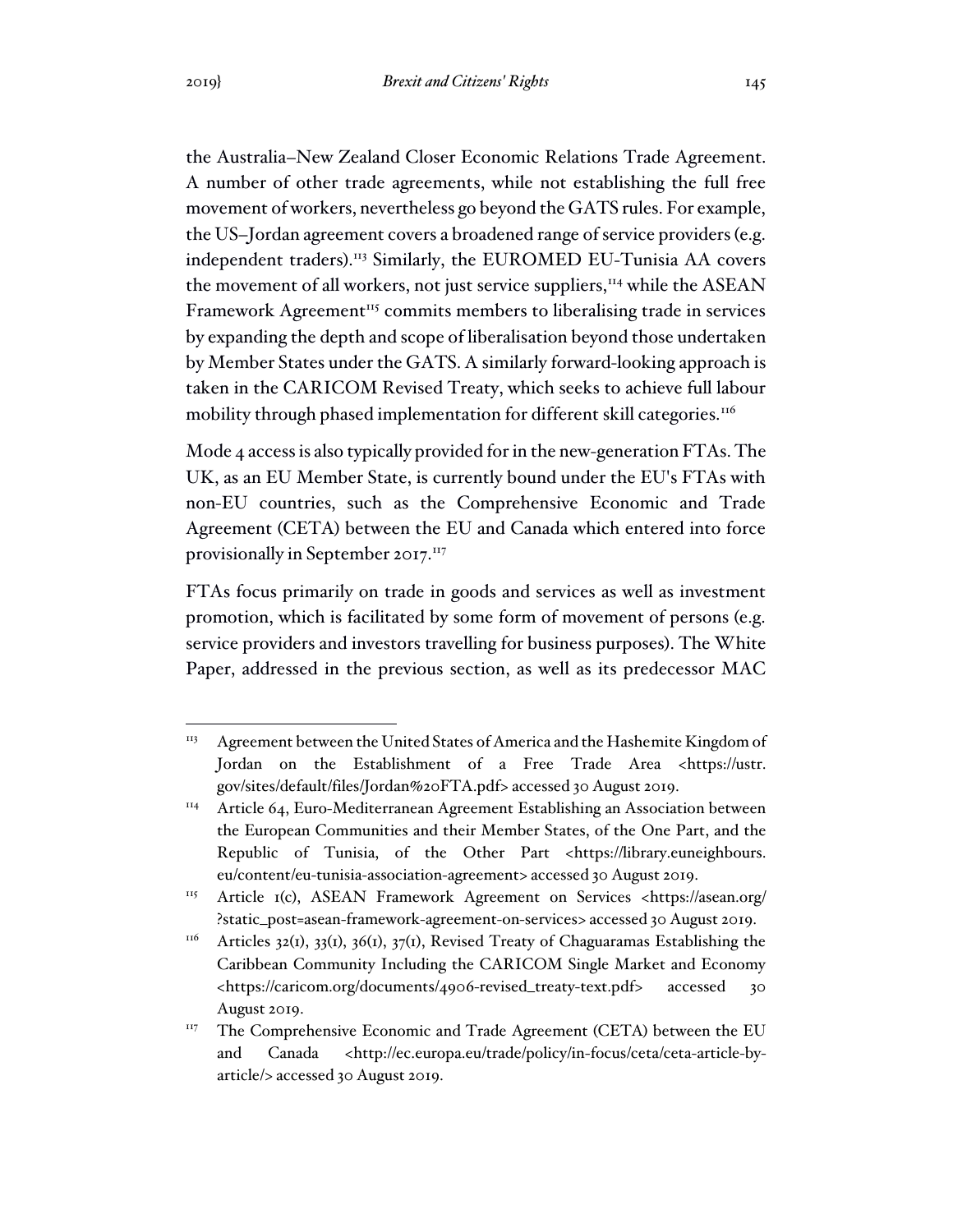Report, reflect mobility rights typically included under the new-generation FTAs, such as CETA.

Mode 4 access is broader under CETA than under GATS. Unlike GATS, which mainly applies a positive listing method for Mode 4 access, CETA applies a combination of positive and negative listing. Negative listing means that all service sectors are liberalised by default and a party must list any sectors or sub-sectors it wishes to limit or exclude from the commitments. This results in a broader liberalisation overall, at least *de jure*, under CETA. This does not mean, of course, that CETA provides for access anywhere near comparable to free movement provisions under EU law; it contains a number of broad explicit carve-outs, such as services supplied in the exercise of government authority, most air services, and audio-visual services.

With respect to the time limits for stay, the principle of a minimal-duration stay, according to which workers stay for no longer than the time period required to complete a specific engagement, applies. The time periods differ depending on the categories of persons described above. For example, under CETA intra-corporate transferees (ICT), senior personnel and specialists are allowed to stay in the contracting state for up to three years, whereas graduate trainees cannot stay longer than one year.

Other FTAs provide similar mobility rights, save for some variation in the categories of covered individuals. For example, under the EU-Japan FTA, short-term business visitors, business visitors for establishment purposes (in CETA, business visitors for investment purposes), ICTs and investors, as well as contractual service suppliers and independent professionals are granted entry and temporary stay.<sup>118</sup> Similar provisions are provided in the EU's association agreements (AA), typically under the heading 'temporary presence of natural persons for business purposes'. For example, the EU-Ukraine AA provides for entry and temporary stay of key personnel, graduate trainees, business service sellers, independent professionals, and contractual service providers. The agreement states that the parties reaffirm their respective obligations arising from their commitments under the GATS as

<sup>&</sup>lt;sup>118</sup> Annex 8-B III, para 6, EU-Japan Economic Partnership Agreement <http://trade.ec.europa.eu/doclib/docs/2018/august/tradoc\_157233.pdf#page=203> accessed 30 August 2019.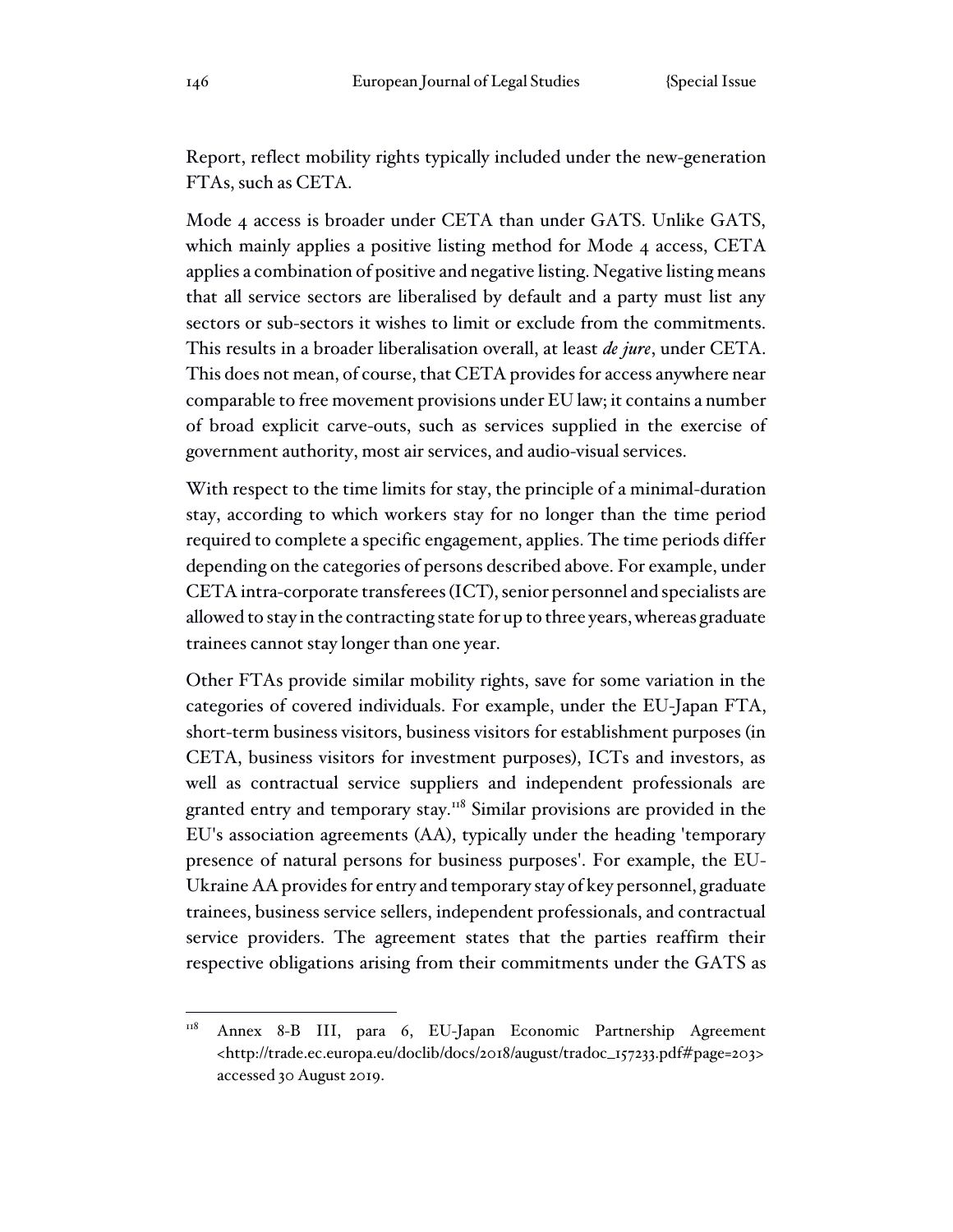regards entry and temporary stay of contractual services suppliers.<sup>119</sup> Almost identical categories are provided in the EU-Moldova AA.<sup>120</sup>

The EU-Ukraine AA sets identical time limits for stay to those established under CETA, with an exception for the contractual services and independent professionals category (CETA permits stays up to 12 months, whereas the EU-Ukraine AA sets a six-month limit).

Mobility under existing FTAs or under EU's association agreements are far removed from the concept of free movement offered by EU membership. While the scope of Mode 4 is broader under a number of FTAs, in comparison to that under GATS, access under FTAs is nevertheless limited to mobility of service providers. And while AAs, such as the EU-Ukraine AA, typically contain provisions on mobility of workers and movement of persons, these too are in no way comparable to free movement of persons under EU law. With respect to mobility of workers, the EU-Ukraine AA merely upholds existing access to employment for Ukrainian workers accorded by EU Member States under bilateral agreements and creates only a very general obligation to examine the granting of other more favourable provisions in additional areas (Article 18 of the EU-Ukraine AA). Article 15 of the EU-Moldova AA provides an analogous obligation to take gradual steps towards the shared objective of a visa-free regime in due course.

As for the application of national immigration laws, the EU's partners under AAs retain the right to regulate the entry of natural persons into, or their temporary stay in, their respective territories, including those measures necessary to protect the integrity of natural persons, to the extent not covered by the AAs' rules on temporary stay of persons (e.g. Article 85 of the EU-Ukraine AA). The right to maintain national immigration rules is not

<sup>&</sup>lt;sup>119</sup> Article 101, Association Agreement between the European Union and its Member States, of the One Part, and Ukraine, of the Other Part <http://trade.ec.europa.eu/doclib/docs/2016/november/tradoc\_155103.pdf> accessed 30 August 2019.

<sup>&</sup>lt;sup>120</sup> Article 217, Association Agreement between the European Union and the European Atomic Energy Community and their Member States, of the One Part, and the Republic of Moldova, of the Other Part <http://www.3dcftas.eu/system/tdf/EU-Moldova%20AA\_0.pdf?file=1&type=node &id=70&force=> accessed 30 August 2018.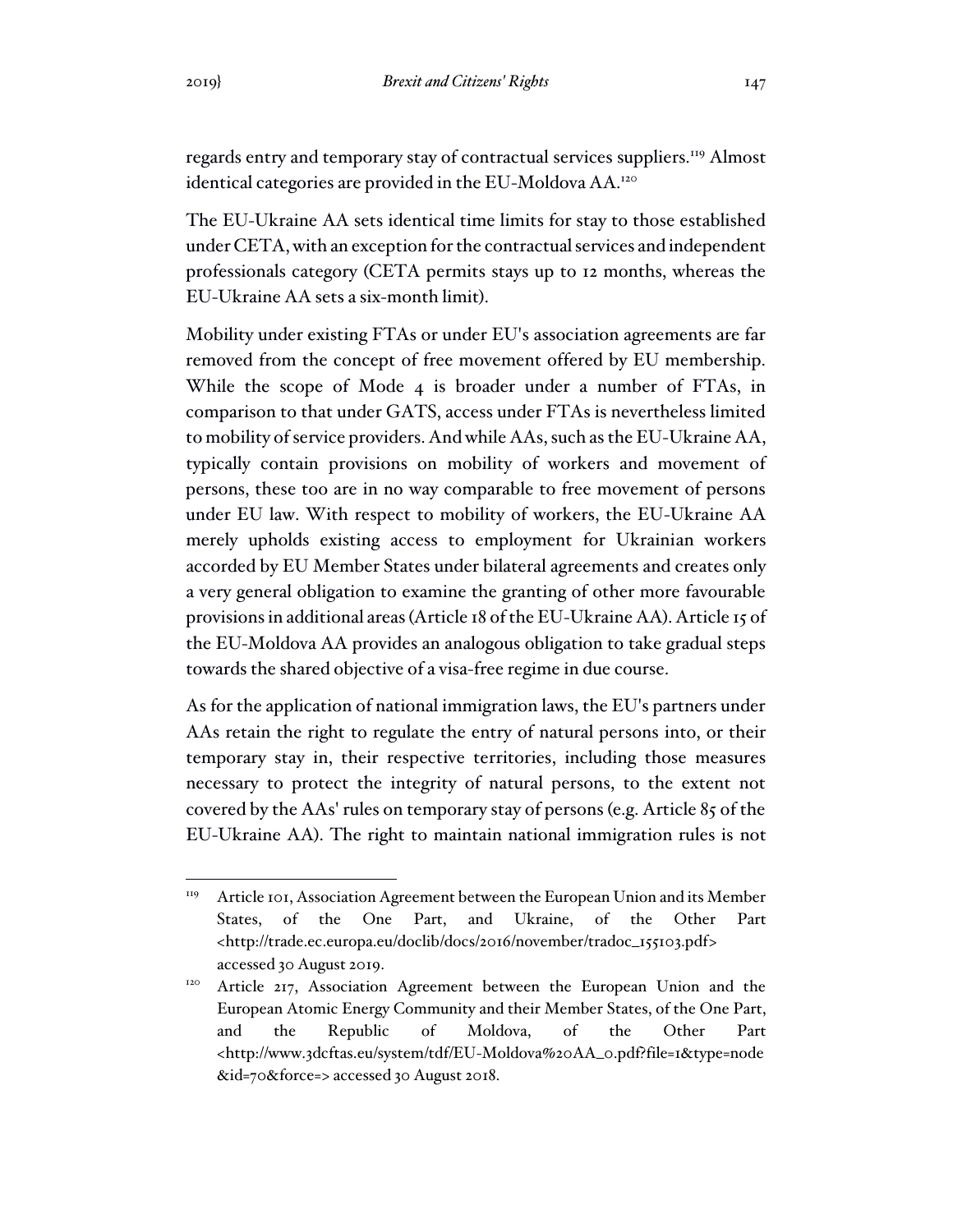affected by the full liberalisation of establishment rights. The EU-Ukraine AA provides that, subject to the gradual transition of Ukraine to full regulatory approximation, there are to be no restrictions on the freedom of establishment of juridical persons of the EU or Ukraine in either territory, as well as no restrictions on the freedom to provide services by a juridical person. However, such treatment does not include the right to take up and pursue activities as self-employed persons and shall not prevent Ukraine from applying measures to regulate the entry of natural persons into, or their temporary stay in, its territory, including those measures necessary to protect the integrity of, and to ensure the orderly movement of natural persons across, its borders (Article 4 of Annex XVII).

Furthermore, as a general rule, regulatory approximation under the EU AAs is directed by the EU: the EU maintains its right to adopt new legislation or amend its existing legislation in the sectors concerned by regulatory approximation, whereas Ukraine has an obligation to transpose and implement the legislation into its domestic legal system (Article 5 of Annex XVII). Therefore, the EU's partners under association agreements are ruletakers, which is hardly in line with the famous Leave Campaign Brexit slogan 'Take Back Control'.

In sum, neither Mode 4 access under the currently existing FTAs nor mobility under the EU's association agreements can offer free movement similar to that enjoyed by EU Member States. Mobility under FTAs, though broader in scope in comparison to that under GATS, is nevertheless highly restricted. And while access to employment is available under, for example, the EU-Ukraine AA, it comes at the price of losing a degree of sovereignty over national legislation. Future mobility negotiations may thus be limited to two alternatives: almost no mobility or some free movement in exchange of regulatory approximation. As will be discussed below, the UK Government seems to tend towards the first option.

#### C. UK's Mode 4 Access post-Brexit

The White Paper envisages Mode 4 access as part of the post-Brexit immigration system: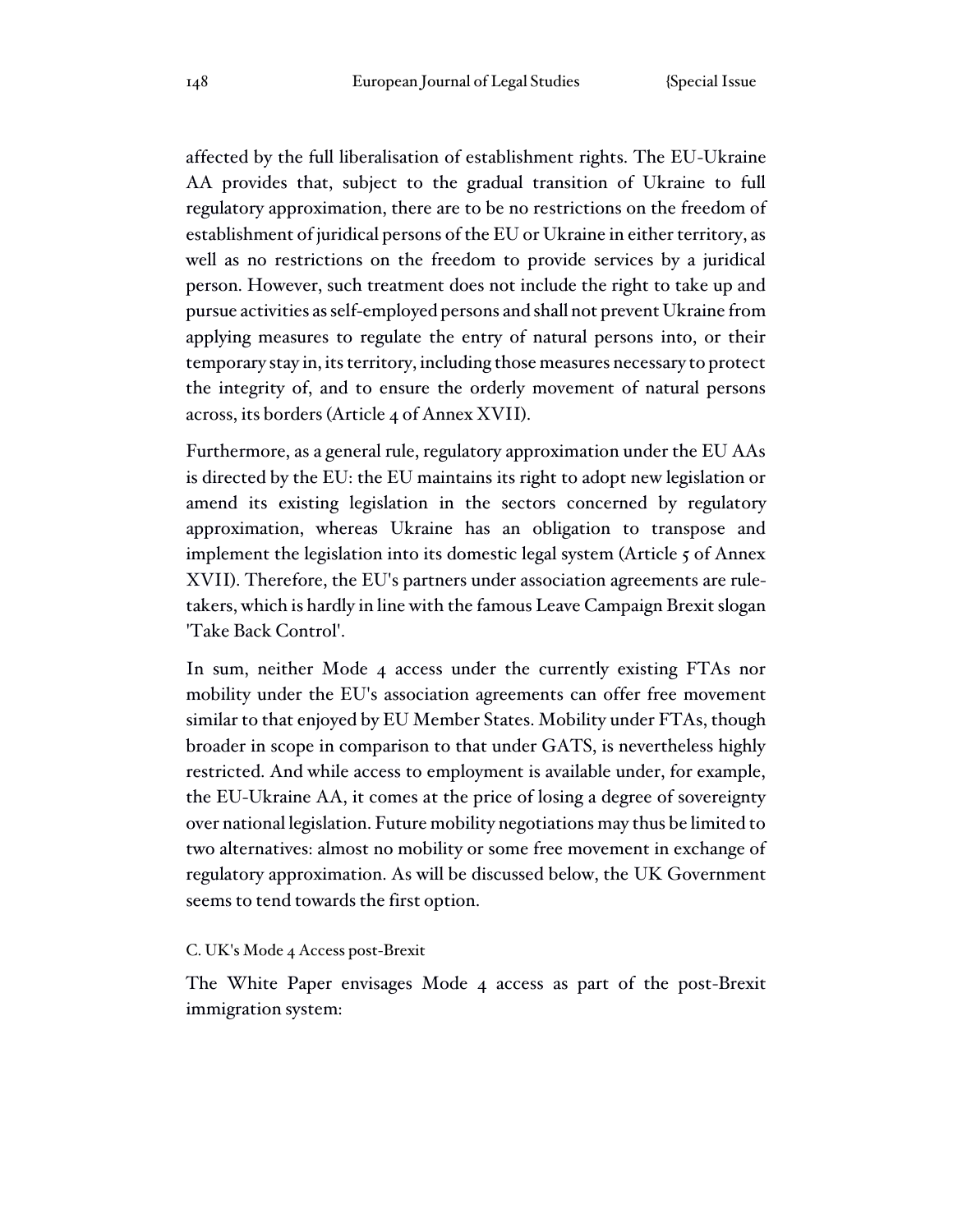We are also willing to expand, on a reciprocal basis, our current range of "GATS Mode 4" commitments which we have taken as part of EU trade deals.<sup>121</sup>

Exactly how this is to be done, the White Paper does not make clear. Due to CETA's negative listing method, 'GATS+' mobility can be seen as mobility under CETA. It is thus possible that the drafters of the White Paper had in mind CETA Mode 4 access with a negative listing method (at least in part).

Before addressing the similarities between the system proposed in the White Paper and CETA, it is important to re-emphasise a significant difference. Labour mobility rights under CETA (like under any other typical FTA and like GATS Mode 4 access) do not cover routes which lead to *permanent* employment, nor do they regulate rights to residence or social rights. As mentioned before, the White Paper does establish a route for skilled workers to come to the UK for longer periods which may lead to settlement. CETA, like other FTAs, provides only for short-term business access. CETA 'carves out' temporary business visits from the general visa regime under the EU's Schengen Agreement, but the general visa-regime remains (e.g. for workers).

While the White Paper does not provide detailed categories of post-Brexit Mode 4 access (these will be subject to negotiations for reciprocal rights), it does indicate that future access *may* cover independent professionals, contractual service suppliers, intra company transfers and business visitors – that is, the categories designated under CETA for Mode 4 rights. According to the White Paper:

By agreeing 'Mode 4' commitments in future free trade agreements, trading partners can provide service industries with greater certainty as to their ability to move key personnel across borders to supply services and fulfil contracts.<sup>122</sup>

As for how long persons have access under CETA mobility rights, that depends on the category of persons. For example, as noted above, senior personnel intra-corporate transferees are allowed to stay in the contracting state up to three years, whereas graduate trainees cannot stay longer than one year.

 $121$  The White Paper, para 5, p 12.

 $122$  Ibid. para 6.75.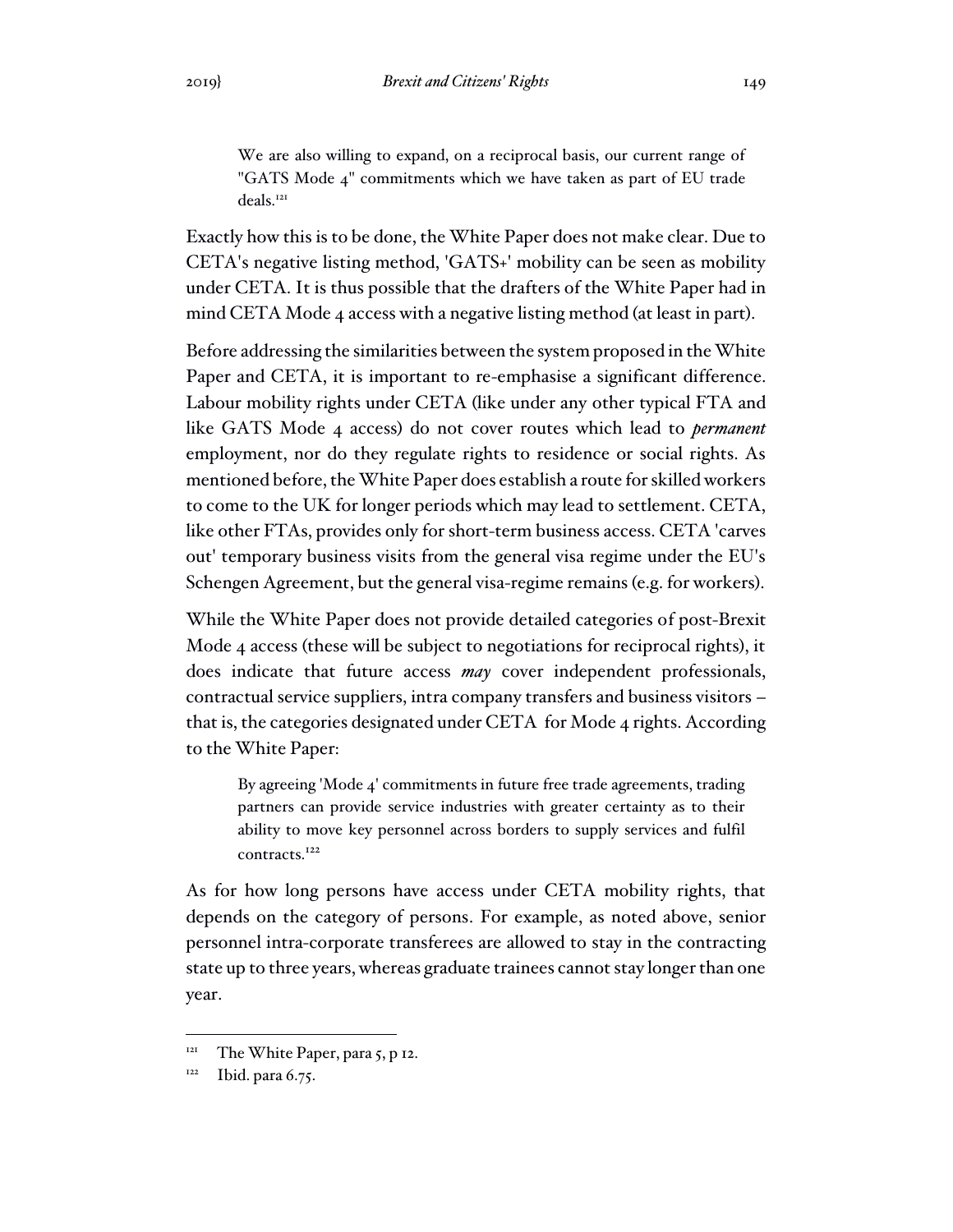The White Paper sets a general visitors' stay period of a maximum of six months. It is estimated that over 95 per cent of business visits from EEA nationals are for less than 15 days, which is an indication that the vast majority of business visits will likely be unaffected by a maximum six-month duration for visits. However, the White Paper leaves open the possibility of changing the current policy in relation to EEA nationals in line with economic needs.

The Mode 4 access laid out in the White Paper largely reflects the government's proposals stated in the July 2018 Chequers Plan. This document refers to a visa-free regime for short-term business visitors and intra-corporate transferees and states that the 'UK will also discuss how to facilitate temporary mobility of scientists and researchers, self-employed professionals, employees providing services, as well as investors'.<sup>123</sup> The guiding principle is that of reciprocity; the UK will 'seek reciprocal mobility arrangements with the EU, building on current WTO GATS commitments'.<sup>124</sup>

## *2. Most-Favoured-Nation Clause*

Lastly, an important feature of FTAs (e.g. CETA, the EU-South Korea FTA, and others) is the 'most-favoured-nation' (MFN) clause. An MFN clause is a non-discrimination requirement.<sup>125</sup> It means that if you provide some favourable treatment to one trading partner, you have to give it to all partners who benefit from an MFN clause. Thus, any commitments which parties to the CETA afford under other agreements must also be extended under CETA. An MFN clause also largely applies to provisions on temporary entry and stay of natural persons. Article 9.5 of CETA states that the MFN obligation applies to trade in services, except if a measure provides for, among

 $123$  The 2018 July Chequers Brexit plan, para 81, p 33.

 $124$  Ibid. para 76, p 33.

<sup>&</sup>lt;sup>125</sup> Art  $I(I)$  of the General Agreement on Tariffs and Trade 1994 entitled 'General Most-Favoured-Nation Treatment' states that 'any advantage, favour, privilege or immunity granted by any contracting party to any product originating in or destined for any other country shall be accorded immediately and unconditionally to the like product originating in or destined for the territories of all other contracting parties'.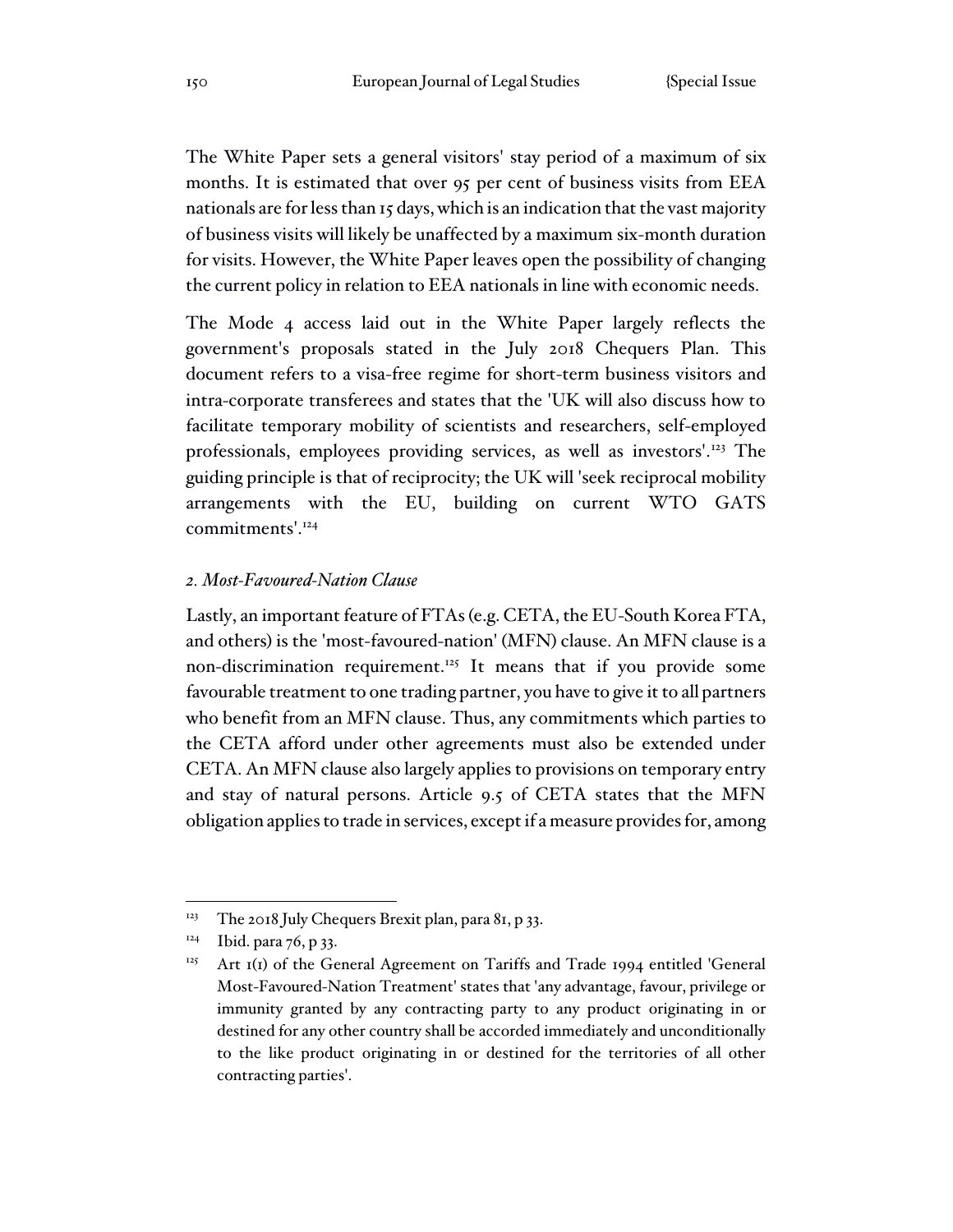other things, 'recognition' (i.e. acceptance of each other's standards, such as professional qualifications, as sufficient).

MFN exemptions are listed separately and primarily arise due to preferential agreements outside the WTO framework. This may explain why, for example, the EU reserves the right to discriminate in favour of Switzerland in a number of areas. The EU may be 'grandfathering' (e.g. carving out from its GATS commitments) sectoral deals with Switzerland that existed before 1994. It is as yet unclear whether the UK and EU will want to 'grandfather' preferences post-Brexit. This will depend on whether the EU and UK will agree on a preferential treatment for labour mobility.

It is also unclear what impact an MFN clause under the UK's free trade agreements will have on the future EU-UK agreement. As noted above, the White Paper emphasises that the dual immigration policy will be replaced by a single policy which treats EU and non-EU nationals alike. Even if the UK were to decide to change its red lines and afford EU nationals rights reflecting those currently enjoyed under the free movement provisions, an MFN clause under CETA should not be a barrier since Annex II of CETA establishes additional reservations applicable in the EU, one of which states that the EU reserves the right to adopt an agreement with a third country which creates an internal market in services and investment. Even if no such reservations existed, it is questionable whether the EU's trading partners would find it practical to challenge larger benefits under a future EU-UK deal. As it currently stands, however, an MFN clause will probably not be relevant with respect to the future UK-EU mobility agreement, given the emphasis placed in the White Paper on a 'single policy for all' approach.

To conclude, international mobility rules are far removed from the free movement concept under EU law. Mode 4 access under GATS is about temporary provision of services within a limited list of services and while Mode 4 under FTAs typically covers more services, it too is restrictive in nature. Mobility under association agreements may offer broader routes for access, but comes with the requirement to abide by EU's rules and regulations. Leaving the EU but being obliged to follow its rules is hardly the result that would appeal to either Leave or Remain proponents. It is therefore unsurprising that the current position of the UK government (at least as developed under Theresa May's administration), is to fall back on